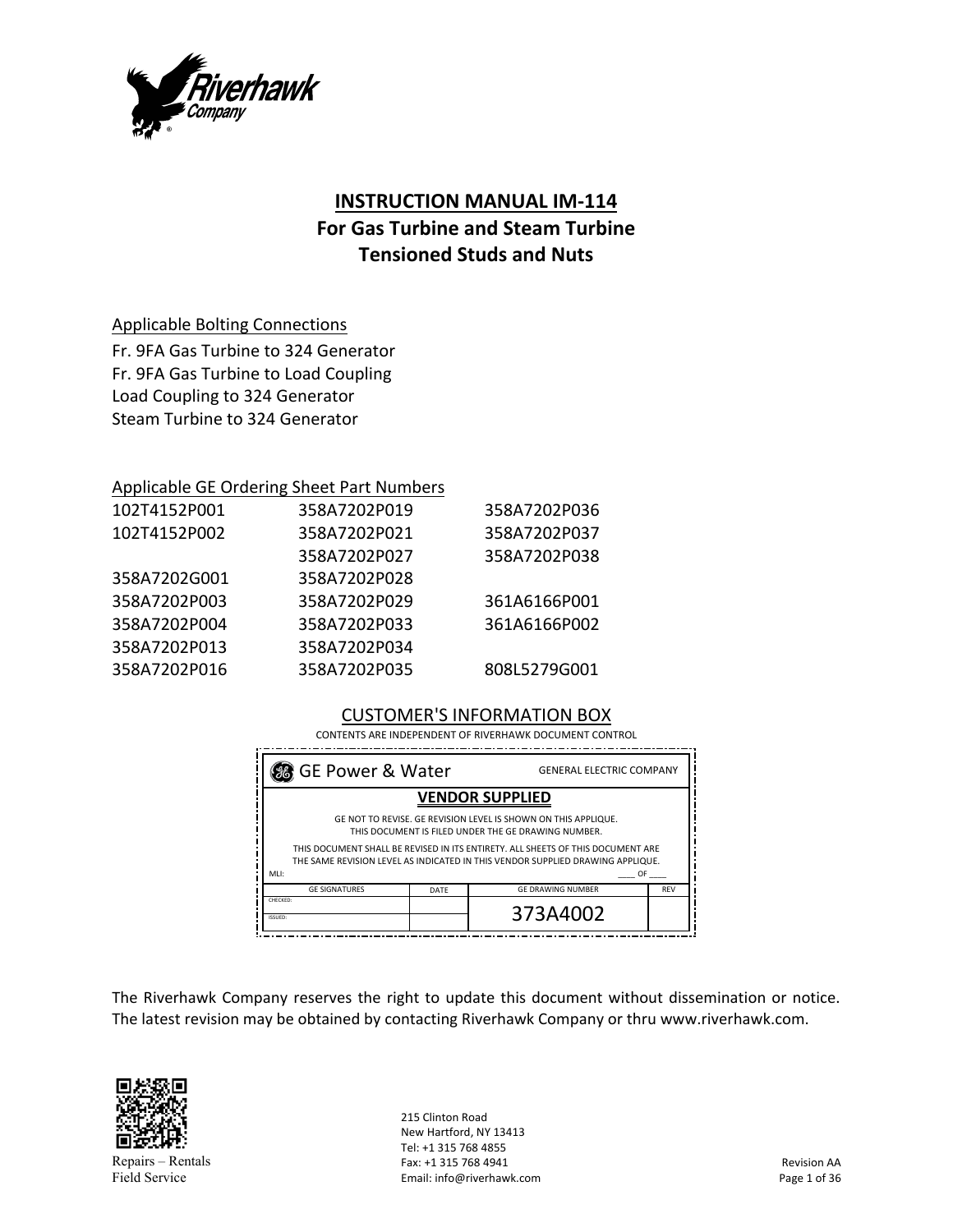# **Table of Contents**

| Section     | Description                                      | Page Number |
|-------------|--------------------------------------------------|-------------|
| 1.0         | <b>Cautions and Safety Warnings</b>              | 3           |
| 2.0         | Scope and GE Part Number Cross Reference         | 5           |
| 3.0         | <b>Quick Checklist</b>                           | 7           |
| 4.0         | <b>General Preparations</b>                      | 10          |
| 5.0         | <b>Hardware Set Preparations</b>                 | 12          |
| 6.0         | <b>Stud and Nut Assembly</b>                     | 14          |
| 7.0         | <b>Hydraulic Tensioner Equipment Assembly</b>    | 16          |
| 8.0         | Assembly of Tensioner on Stud                    | 19          |
| 9.0         | <b>Stud Tensioning</b>                           | 21          |
| 10.0        | Thread Locking and Windage Plug Installation     | 24          |
| 11.0        | <b>Stud and Nut Removal</b>                      | 26          |
| 12.0        | Storage Instructions                             | 28          |
| 13.0        | <b>Frequently Asked Questions</b>                | 29          |
| 14.0        | <b>Revision History</b>                          | 31          |
| Appendix A1 | <b>EC Declaration of Conformity</b>              | 33          |
| Appendix A2 | <b>EC Declaration of Conformity</b>              | 34          |
| Appendix B1 | 18-Bolt Tensioning Pattern (GT-LC) Record Sheet  | 35          |
| Appendix B2 | 16-Bolt Tensioning Pattern (LC-GEN) Record Sheet | 36          |



215 Clinton Road New Hartford, NY 13413 Tel: +1 315 768 4855 Fax: +1 315 768 4941 Email: info@riverhawk.com Ĩ

||<br>!

CUSTOMER'S INFORMATION BOX CONTENTS ARE INDEPENDENT OF RIVERHAWK DOCUMENT CONTROL

| <b>GE DRAWING NUMBER</b> | <b>RFV</b> |
|--------------------------|------------|
| UZ.<br>⊃                 |            |
|                          |            |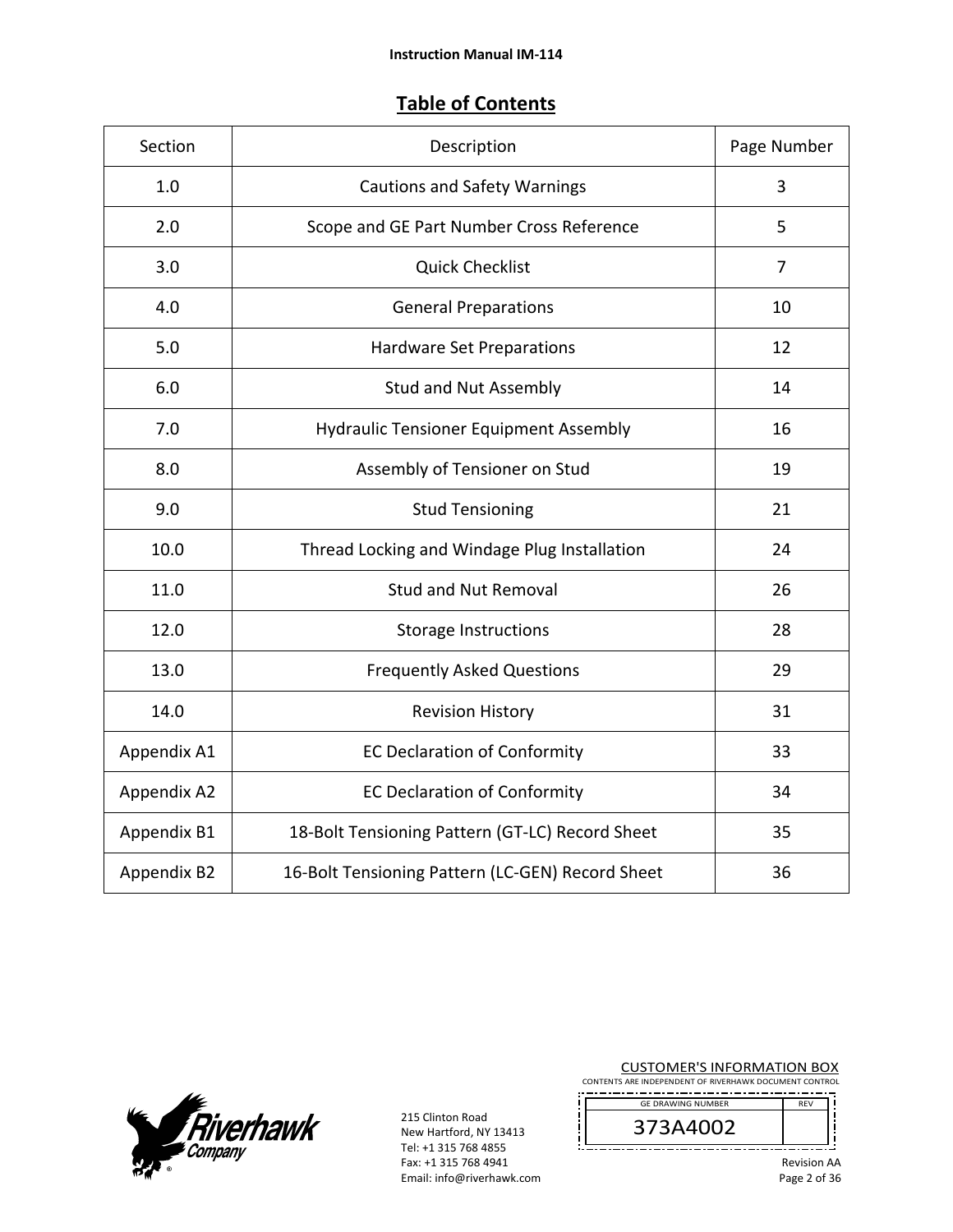#### **1.0 Cautions and Safety Warnings**

#### **WARNING**

**Improper tool use and the failure to follow the correct procedures are the primary root causes of tool failures and personal injuries. A lack of training or experience can lead to incorrect hardware installation or incorrect tool use. Only trained operators with careful, deliberate actions should use hydraulic tensioners. Contact Riverhawk Company with any training needs.** 

#### **WARNING**

Risk of high pressure hydraulic fluid injection. Riverhawk tools operate under high pressure. Thoroughly inspect all hoses and connections for damage or leaks prior to using this equipment.

#### **CAUTION**

Personal injury and equipment damage can occur if the proper health and safety codes and procedures are not followed. Contact the site's health and safety office to determine all applicable safety rules and regulations.

#### **WARNING**

The proper personal protective equipment must be worn at all times. Riverhawk recommends at a minimum, safety glasses, long sleeve shirt, hard hat, heavy work gloves, and steel toe shoes.

#### **CAUTION**

It is especially important to check the condition of the conical thread used to tension the stud. Thread damage from previous abuse can lead to failure of the stud or tensioning equipment

#### **CAUTION**

Riverhawk recommends that the tensioner should be returned to Riverhawk for periodic inspections. Replacement of obsolete tensioners is recommended. Functional upgrades are also recommended. The Riverhawk Service Returns Coordinator should be notified 3‐6 months prior to a planned outage to schedule an inspection service.

#### **WARNING**

A damaged burst disc must be replaced with a with a burst disc of the same design and pressure rating. Do not substitute a damaged burst disc with a different disc type, a different pressure rating, or a foreign object.



215 Clinton Road New Hartford, NY 13413 Tel: +1 315 768 4855 Fax: +1 315 768 4941 Email: info@riverhawk.com CUSTOMER'S INFORMATION BOX

CONTENTS ARE INDEPENDENT OF RIVERHAWK DOCUMENT CONTROL 

| <b>GE DRAWING NUMBER</b> |  |
|--------------------------|--|
| 373A4002                 |  |
|                          |  |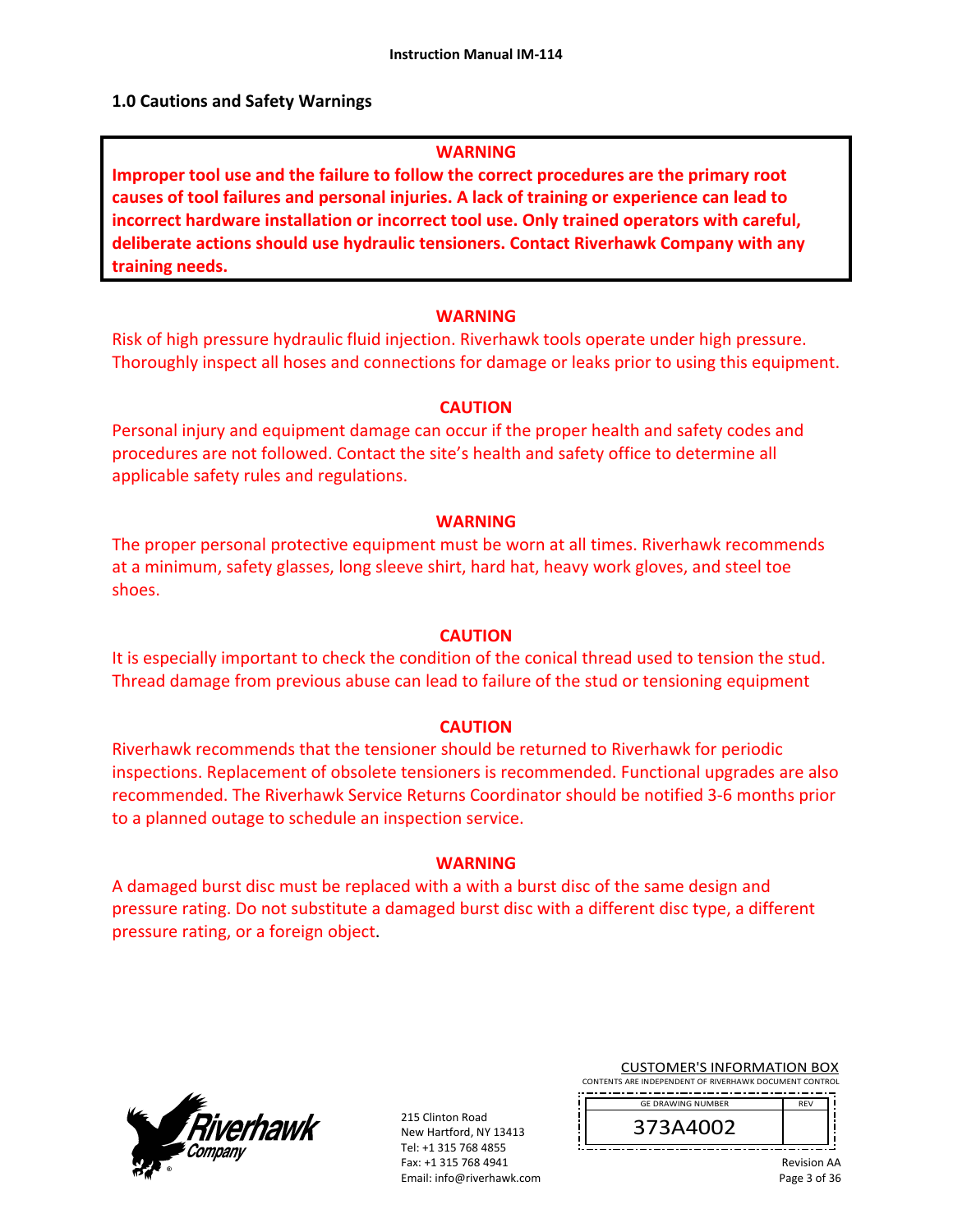### **WARNING**

To avoid failure, ensure safety, and proper operation, the tensioner assembly must be installed on a stud in the flange before bleeding and pressurizing the tensioner. Do not use the tensioner at any pressure unless the tool is installed on a stud in a flange.

#### **CAUTION**

Do not over extend the tensioner. Over extension can cause the piston to lose its seal and leak oil.

#### **CAUTION**

Personal injury and equipment damage can occur if the puller screw is not securely engaged with the tapered threads of the stud. Proper engagement is achieved when the puller screw is tight in the stud and the tensioner assembly is free to turn.

#### **WARNING**

The safety cage must be in place at all times. When the tensioner is pressurized hands must be kept out of designated areas to avoid any potential for personal injury.

#### **CAUTION**

Before threading the puller screw into the stud, carefully check the cleanliness of both the stud's and the puller screw's conical threads. Apply a light coat of clean turbine oil or a spray lubricant to the puller screw. This procedure will ease assembly and assure positive mating of the threads before tightening. Do not use "Never Seize" on the conical threads.

#### **CAUTION**

Do not tighten the nut while the tool is coming up to pressure; wait until pressure is achieved before attempting to tighten the nut with the spanner ring. If the tool is not properly installed, the tool could jump off the stud while coming up to pressure.

### **CAUTION**

Do not exceed the maximum pressure marked on the tensioner. Excessive pressure can damage the stud and puller screw.

#### **WARNING**

**FIRE HAZARD:** DO NOT heat when puller assembly is in place. Personal injury or equipment damage may occur. Use of an Oxy‐Acetylene torch is not recommended



215 Clinton Road New Hartford, NY 13413 Tel: +1 315 768 4855 Fax: +1 315 768 4941 Email: info@riverhawk.com CUSTOMER'S INFORMATION BOX

CONTENTS ARE INDEPENDENT OF RIVERHAWK DOCUMENT CONTROL 

| <b>GF DRAWING NUMBER</b> |  |
|--------------------------|--|
| 373A4002                 |  |
|                          |  |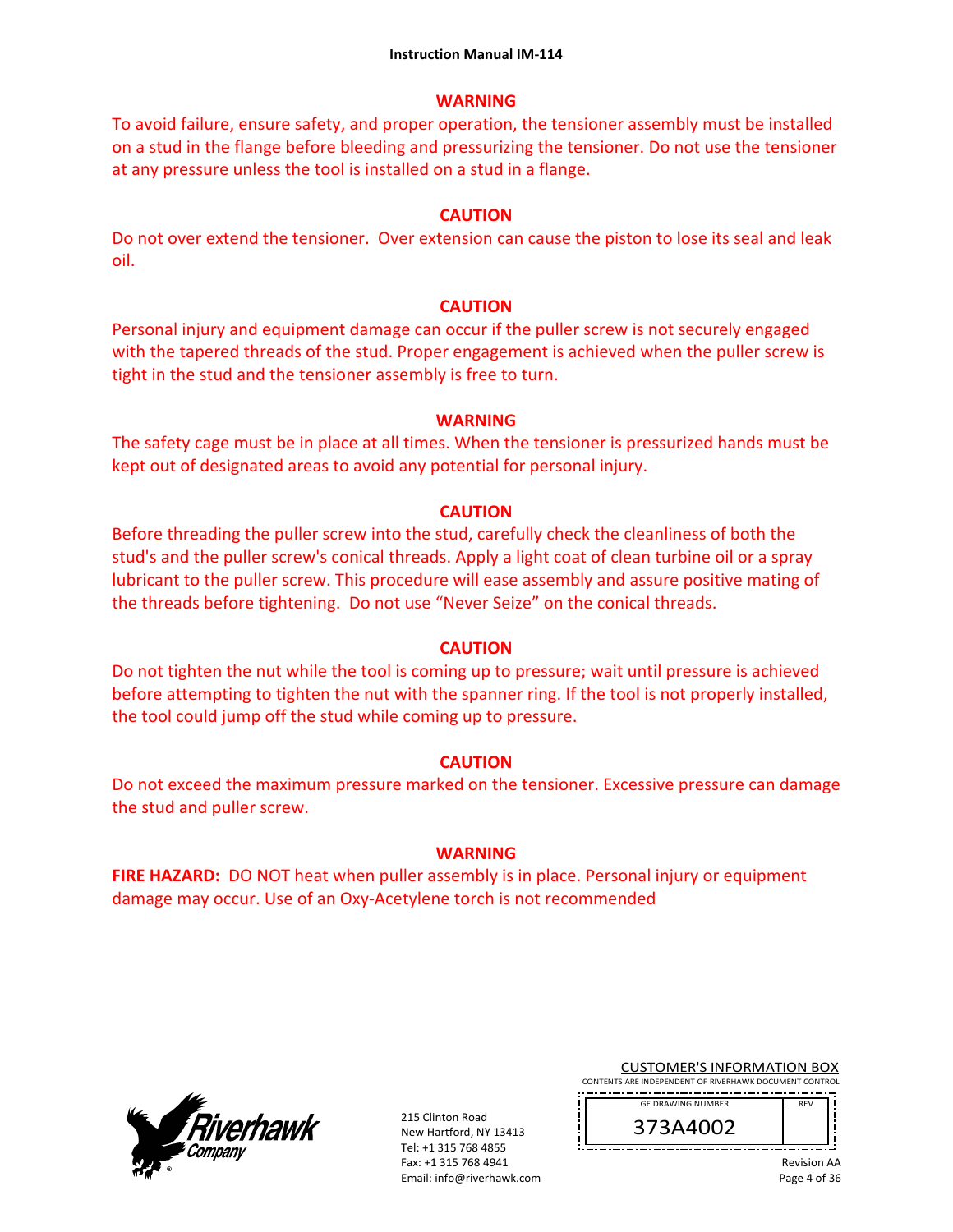# **2.0 Scope**

This document describes the procedure to be used to install the stud and nut sets supplied by the Riverhawk Company in the flanges at the Turbine/Coupling, Coupling/Generator, and Steam Turbine/Generator connections.

The various frame configurations covered in this manual are listed in Sections 2.1 through 2.5 with differences as related to connective hardware defined. Listed also are the pertinent hardware drawings (HF-xxxx). These drawings as well as tooling drawings (HT-xxxx) form part of this manual.

# **2.1 Frame 9FA Gas Turbine to 324 Generator**

| <b>GE Part Number</b>   | Riverhawk P/N      | <b>GE VENDOC P/N</b> |
|-------------------------|--------------------|----------------------|
| 358A7202P003            | HF-0772            | GE 359B2517          |
|                         | HF-0373 (OBSOLETE) | Not Available        |
| 358A7202P004 (OBSOLETE) | HF-0770            | GE 359B2508          |
|                         | HF-0374 (OBSOLETE) | Not Available        |
| 358A7202P013            | HF-0772            | GE 359B2517          |

The hydraulic tooling used for installation and removal is Riverhawk HT‐0445.

| <b>GE Part Number</b> | Riverhawk P/N | <b>GE VENDOC P/N</b> |
|-----------------------|---------------|----------------------|
| 358A7202P028          | HF-2578       | GE 359B2545          |
| 358A7202P029          | HF-2578       | GE 359B2545          |
| 361A6166P001          | HF-5512       | GE 269B8700          |
| 361A6166P002          | HF-5512       | GE 269B8700          |

The hydraulic tooling used for installation and removal is Riverhawk HT‐2579.

| GE Part Number | Riverhawk P/N | <b>GE VENDOC P/N</b> |
|----------------|---------------|----------------------|
| 102T4152P001   | HF-5429       | GE 269B8724          |
| 102T4152P002   | HF-5429       | GE 269B8724          |

The hydraulic tooling used for installation and removal is Riverhawk HT‐5173.

These hardware drawings depict the stud and nut set for the Gas Turbine to Load Coupling (2‐ 3/4" size, Qty 18) as well as the Load Coupling to Generator (2‐3/4" size, Qty 16). The drawings HF-5429 and HF-5512 also depicts the windage plugs (Qty 34) used to enclose the conical thread of each stud.



215 Clinton Road New Hartford, NY 13413 Tel: +1 315 768 4855 Fax: +1 315 768 4941 Email: info@riverhawk.com

| <b>CUSTOMER'S INFORMATION BOX</b>                      |
|--------------------------------------------------------|
| CONTENTS ARE INDEPENDENT OF RIVERHAWK DOCUMENT CONTROL |
|                                                        |

| <b>GE DRAWING NUMBER</b> | <b>REV</b> |
|--------------------------|------------|
| 73A4002'                 |            |
|                          |            |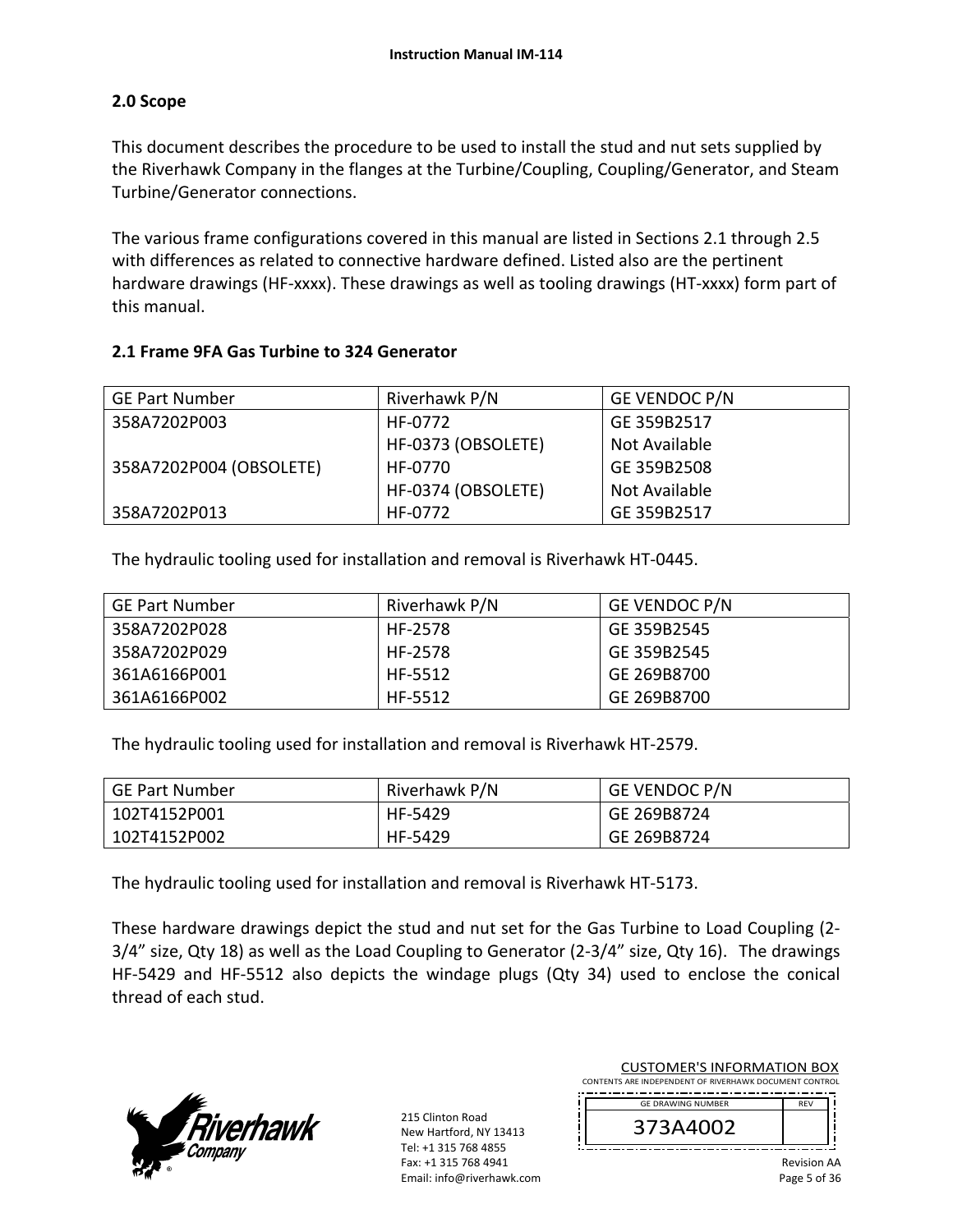### **2.2 Frame 9FA Gas Turbine to Load Coupling**

| GE Part Number | Riverhawk P/N | <b>GE VENDOC P/N</b> |
|----------------|---------------|----------------------|
| 358A7202P016   | HF-0962       | GE 359B2509          |
| 358A7202P027   | HF-0962       | GE 359B2509          |

The hydraulic tooling used for installation and removal is Riverhawk HT‐0445.

| GE Part Number | Riverhawk P/N | <b>GE VENDOC P/N</b> |
|----------------|---------------|----------------------|
| 358A7202P033   | HF-2580       | GE 359B2547          |
| 358A7202P037   | HF-0962       | GE 359B2509          |

The hydraulic tooling used for installation and removal is Riverhawk HT‐2579.

| GE Part Number | Riverhawk P/N | GE VENDOC P/N |
|----------------|---------------|---------------|
| 358A7202P036   | HF-0962       | GE 359B2509   |

The hydraulic tooling used for installation and removal is Riverhawk HT‐3943.

These hardware drawings depict the stud and nut set for the Gas Turbine to Load Coupling (2‐ 3/4" size, Qty 18).

#### **2.3 Load Coupling to 324 Generator**

| GE Part Number | Riverhawk P/N | <b>GE VENDOC P/N</b> |
|----------------|---------------|----------------------|
| 358A7202G001   | HF-0802       | GE 359B2519          |
| 358A7202P019   | HF-0802       | GE 359B2519          |
| 808L5279G001   | HF-0802       | GE 359B2519          |

The hydraulic tooling used for installation and removal is Riverhawk HT‐0445.

| <b>GE Part Number</b> | Riverhawk P/N | <b>GE VENDOC P/N</b> |
|-----------------------|---------------|----------------------|
| 358A7202P034          | HF-2900       | GE 359B2572          |

The hydraulic tooling used for installation and removal is Riverhawk HT‐2579.

These hardware drawings depict the stud and nut set for the Load Coupling to Generator (2-3/4" size, Qty 16).



215 Clinton Road New Hartford, NY 13413 Tel: +1 315 768 4855 Fax: +1 315 768 4941 Email: info@riverhawk.com

| <b>GE DRAWING NUMBER</b> | <b>RFV</b> |
|--------------------------|------------|
| 373A4002                 |            |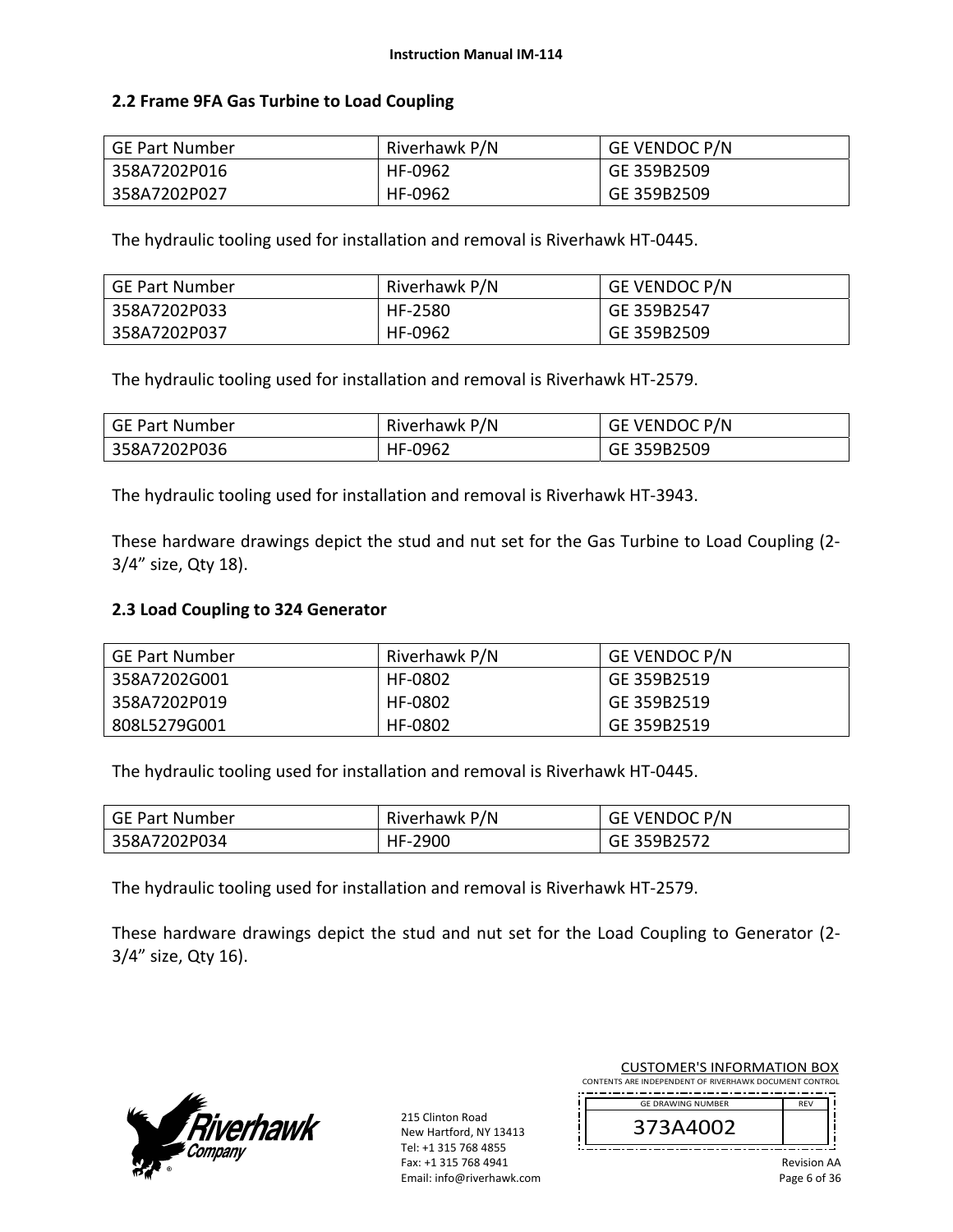### **2.4 Steam Turbine to 324 Generator**

| <b>GE Part Number</b> | Riverhawk P/N | <b>GE VENDOC P/N</b> |
|-----------------------|---------------|----------------------|
| 358A7202G001          | HF-0802       | GE 359B2519          |
| 358A7202P019          | HF-0802       | GE 359B2519          |
| 808L5279G001          | HF-0802       | GE 359B2519          |

The hydraulic tooling used for installation and removal is Riverhawk HT‐0445.

| GE Part Number | Riverhawk P/N | <b>GE VENDOC P/N</b> |
|----------------|---------------|----------------------|
| 358A7202P034   | HF-2900       | GE 359B2572          |

The hydraulic tooling used for installation and removal is Riverhawk HT‐2579.

These hardware drawings depict the stud and nut set for the Steam Turbine to Generator (2‐ 3/4" size, Qty 16).

### **2.5 Hydraulic Tooling**

| <b>GE Part Number</b> | Riverhawk P/N | GE VENDOC P/N |
|-----------------------|---------------|---------------|
| 358A7202P021          | HT-0445       | GE 359B2507   |
|                       | AP-0532       | GE 359B2502   |
| 358A7202P035          | HT-2579       | GE 359B2546   |
|                       | AP-0532       | GE 359B2502   |
| 358A7202P038          | HT-2579       | GE 359B2546   |
|                       | AP-0532       | GE 359B2502   |

### **3.0 Quick Checklist**

The following checklist is intended as a summary of the steps needed to use the Riverhawk‐ supplied equipment. New personnel or those experienced personnel who have not used the Riverhawk equipment recently are encouraged to read the entire manual.

### **EQUIPMENT INSPECTION**

 $\Box$  Check oil level in hydraulic pump.

□ Check air pressure at 80psi [5.5 bar] minimum. (For air-driven pumps)



215 Clinton Road New Hartford, NY 13413 Tel: +1 315 768 4855 Fax: +1 315 768 4941 Email: info@riverhawk.com

CUSTOMER'S INFORMATION BOX CONTENTS ARE INDEPENDENT OF RIVERHAWK DOCUMENT CONTROL

| <b>GF DRAWING NUMBER</b> | <b>REV</b> |
|--------------------------|------------|
| 373A4002                 |            |
|                          |            |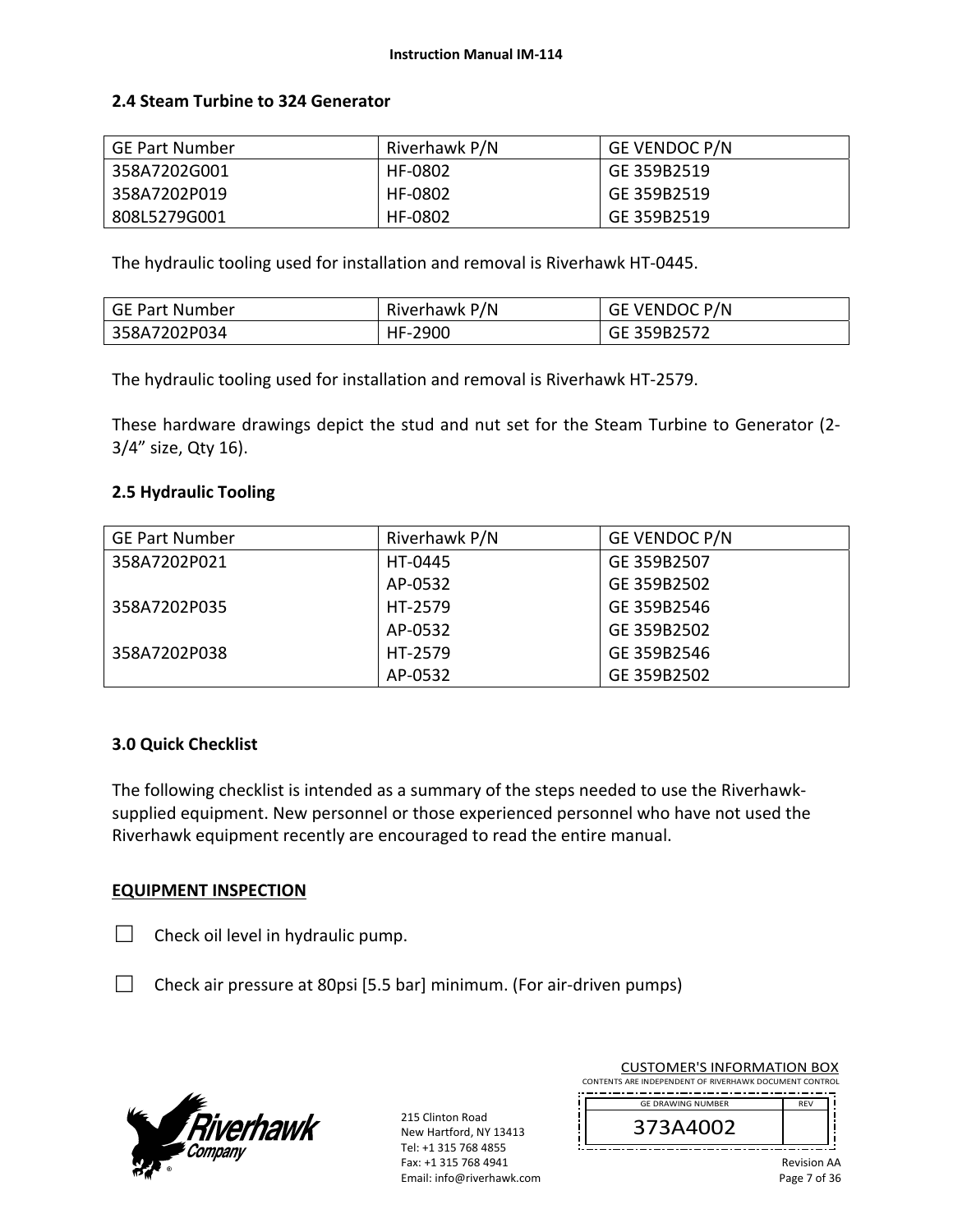- $\Box$  Check hydraulic hose for damage.
- $\Box$  Test pump.
- $\Box$  Inspect tensioner for any damage.

#### **NUT AND STUD PREPARATION**

- $\Box$  Inspect studs and nuts for any damage.
- $\Box$  Clean the studs and nuts.
- □ Measure stud lengths. (VERY IMPORTANT)
- $\Box$  Install studs and nuts (off-center) into the flange.
- $\Box$  Set stick-out dimension on the coupling side of the flange.
- $\Box$  Hand-tighten nuts on turbine / generator side of flange.
- □ Verify stick‐out measurement **(VERY IMPORTANT)**

### **TENSIONING (Bolt Installation)**

- $\Box$  Check tensioner drawing for correct parts and part numbers.
- □ Apply a light coat of clean turbine oil or spray lubricant to the puller screw. **DO NOT USE "NEVER SEIZE" ON THE CONICAL THREADS.**
- $\Box$  Slide spanner ring over the puller screw.
- $\Box$  Install the tensioner on the stud in flange and slide spanner ring onto nut.
- $\Box$  Insert 1/2" hex Allen wrench into the back side of the stud.
- $\Box$  Tighten the puller screw. Then back off puller screw 1/2 a turn.



215 Clinton Road New Hartford, NY 13413 Tel: +1 315 768 4855 Fax: +1 315 768 4941 Email: info@riverhawk.com

| <b>CUSTOMER'S INFORMATION BOX</b>                      |
|--------------------------------------------------------|
| CONTENTS ARE INDEPENDENT OF RIVERHAWK DOCUMENT CONTROL |
|                                                        |

| <b>GF DRAWING NUMBER</b> | <b>RFV</b> |
|--------------------------|------------|
| 373A4002                 |            |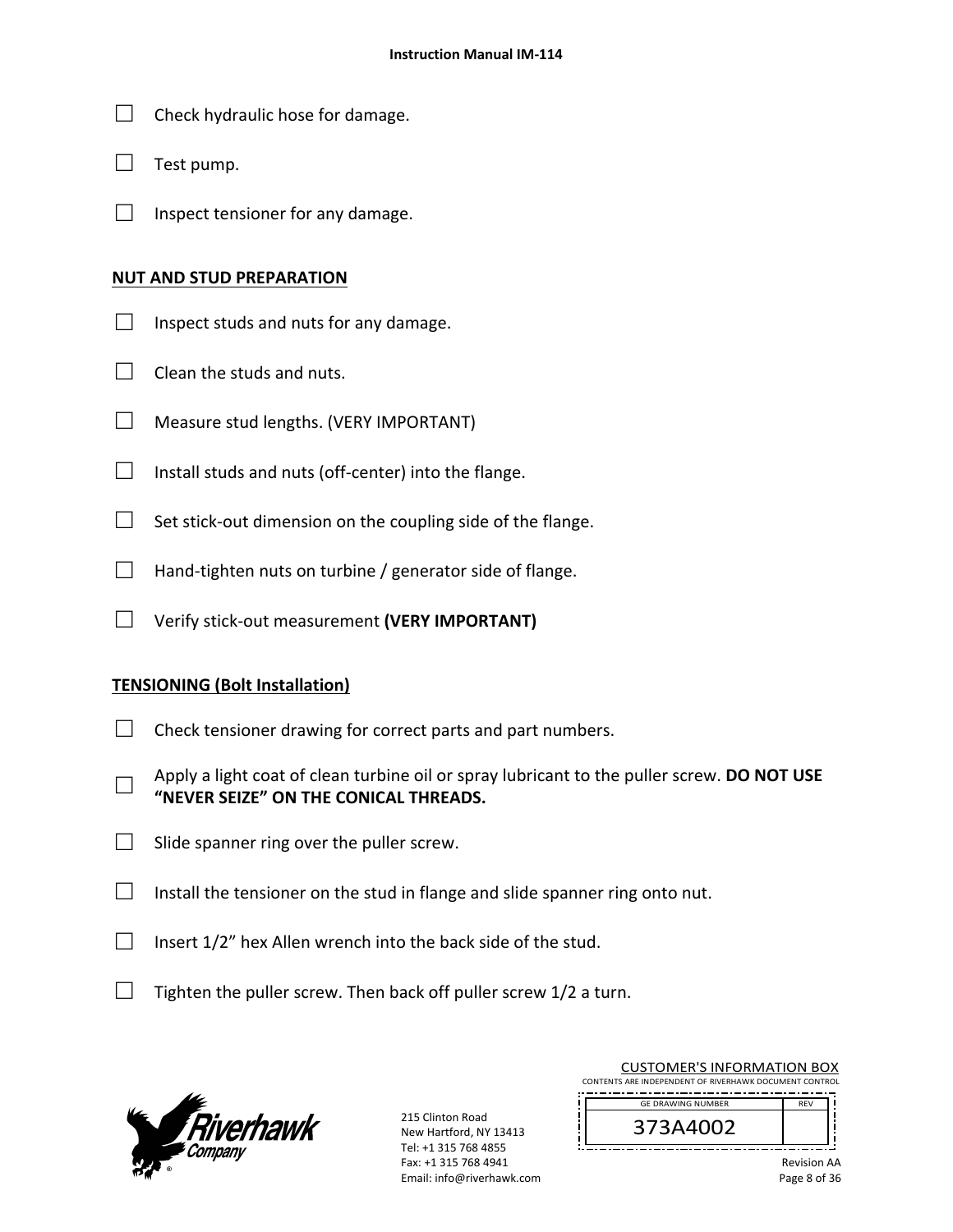- □ Retighten the puller screw and leave tight. **DO NOT BACK OFF PULLER SCREW.**
- □ Bleed the tensioner. **Do NOT bleed tensioner off of a stud! Damage to the tool will result!**
- $\Box$  Tension to 50%. Consult manual for correct pressure.
- $\Box$  Use the pin wrench in spanner ring to tighten nut.
- $\Box$  Release pressure, move to next stud in pattern.
- $\Box$  Repeat above steps at final pressure.
- $\Box$  Measure final stud length and record on stretch datasheets. Calculate stretch.
- $\Box$  Torque the nuts' set screws.
- $\Box$  Install the windage plugs and torque their set screws (if required).

#### **DETENSIONING (Stud Removal)**

- □ If installed, loosen the windage plugs' set screws and remove the windage plugs from the studs
- $\Box$  Loosen nuts' set screws
- □ from the threads! See instruction manual IM-220. **Do not try to use the tensioner to** Inspect and clean studs' conical threads. **Do not continue until ALL debris is removed remove a damaged stud!**
- □ Apply a light coat of clean turbine oil or spray lubricant to the puller screw. **DO NOT USE "NEVER SEIZE" ON THE CONICAL THREADS.**
- $\Box$  Slide spanner ring over the puller screw.
- $\Box$  Install the tensioner on the stud.
- $\Box$  Install spanner ring into nut.



215 Clinton Road New Hartford, NY 13413 Tel: +1 315 768 4855 Fax: +1 315 768 4941 Email: info@riverhawk.com

CUSTOMER'S INFORMATION BOX CONTENTS ARE INDEPENDENT OF RIVERHAWK DOCUMENT CONTROL

| <b>GF DRAWING NUMBER</b> |  |
|--------------------------|--|
| 373A4002                 |  |
|                          |  |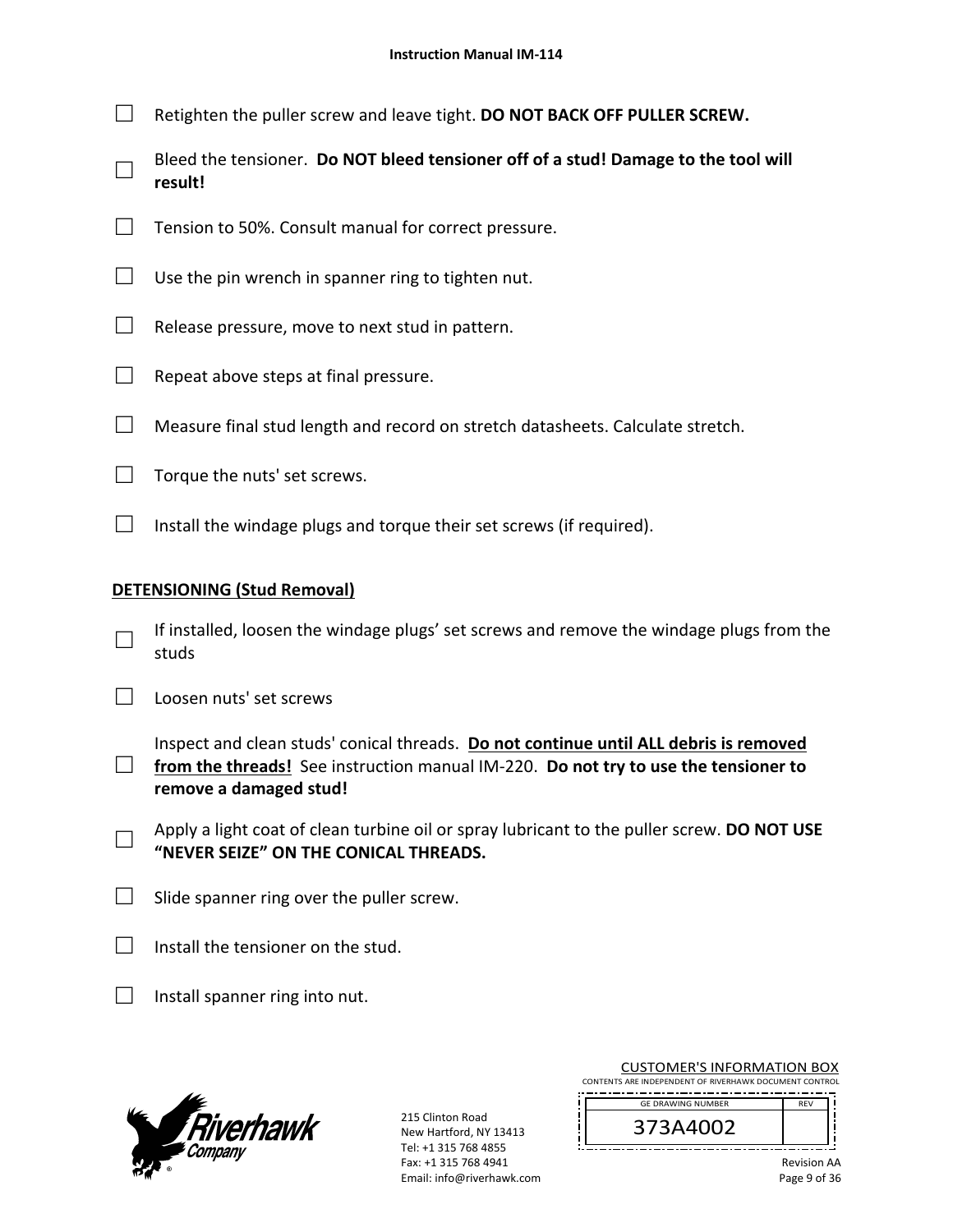- $\Box$  Tighten the puller screw. Then back off puller screw 1/2 a turn.
- □ Retighten the puller screw and leave tight. **DO NOT BACK OFF PULLER SCREW.**
- □ Bleed the tensioner. **Do NOT bleed tensioner off of a stud! Damage to the tool will result!**
- $\Box$  Apply final pressure.
- $\Box$  Loosen nut with the spanner ring and pin wrench.
- $\Box$  Move to next stud in pattern

### **4.0 General Preparations**

Read and understand all instructions before installing and tensioning studs.

Operators should be trained or have previous experience using Riverhawk tensioning equipment. Training will minimize the chance of improper use of the equipment.

The hydraulic tooling including the hydraulic hoses should be inspected prior to use. Inspection guidelines are listed in the following sub‐sections.

This equipment produces very high hydraulic pressures and very high forces. Operators must exercise caution and wear the appropriate personal protective equipment when handling and operating the hydraulic tooling.

High-pressure oil from the hydraulic pump pressurizes the tensioner which generates a very large force that actually stretches the stud. As the stud is stretched the nut lifts off the flange. The nut is then turned by hand using the supplied spanner ring. Once the nut is tight against the flange, the pressure in the tensioner is released. The hardware is now clamping the flange together.

### **4.1 Machine Preparation**

The flange to be tensioned must be fully closed prior to positioning of studs in the flanges. Turning the turbine and generator shafts is not required, but may be useful. Also, it will be advantageous to remove as many obstructions as possible from the flange area, such as speed probes, shipping plates, and conduit.



215 Clinton Road New Hartford, NY 13413 Tel: +1 315 768 4855 Fax: +1 315 768 4941 Email: info@riverhawk.com

| <b>GE DRAWING NUMBER</b> | <b>RFV</b> |
|--------------------------|------------|
| 373A4002                 |            |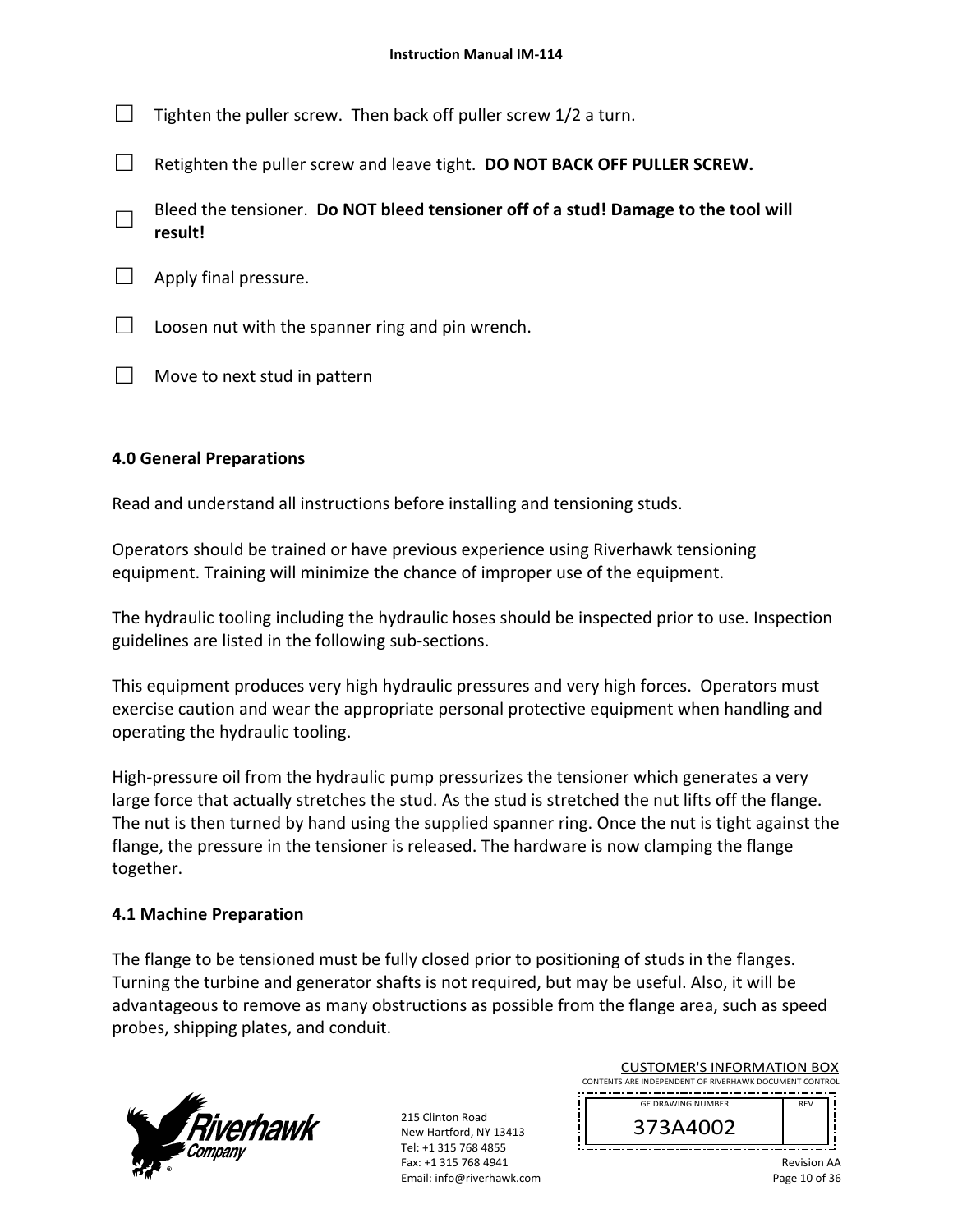### **4.2 Hardware – Balance**

Hardware is supplied as weight balanced sets. Studs and Nuts are interchangeable within sets. Do not intermix sets.

Save the weight certification supplied with each set. It will be needed for the purchase of replacement hardware.

# **4.3 Tensioner – Care and Handling**

When not in use, the tensioner shall be maintained in a clean environment and all caps and plugs for hydraulic openings and fittings must be in place.

Use ISO 32 grade oil.

When in use, the tensioner shall be protected from sand and grit.

See section 12 for long term storage requirements.

#### **4.4 Hand Tools**

Several hand wrenches and micrometers will be required to perform installation and measurement of the studs:

| 5/8" Wrench | 1" Socket Wrench        | 3' to 4' Breaker Bar  |
|-------------|-------------------------|-----------------------|
| 1" Wrench   | A set of Allen Wrenches | 12" to 13" Micrometer |

### **4.5 Special Tools**

Hydraulic Tensioner Kit: 
HT-0445 Hydraulic Tensioner, 2-3/4" (reference GE VENDOC 359B2507)

> HT‐2579 Hydraulic Tensioner, 2‐3/4" (reference GE VENDOC 359B2546)

> HT‐3943 Hydraulic Tensioner, 2‐3/4" (reference GE VENDOC 269B8675)

> HT‐5173 Hydraulic Tensioner, 2‐3/4" (reference GE VENDOC 269B8694)



215 Clinton Road New Hartford, NY 13413 Tel: +1 315 768 4855 Fax: +1 315 768 4941 Email: info@riverhawk.com

| <b>GE DRAWING NUMBER</b> |  |
|--------------------------|--|
| 373A4002                 |  |
|                          |  |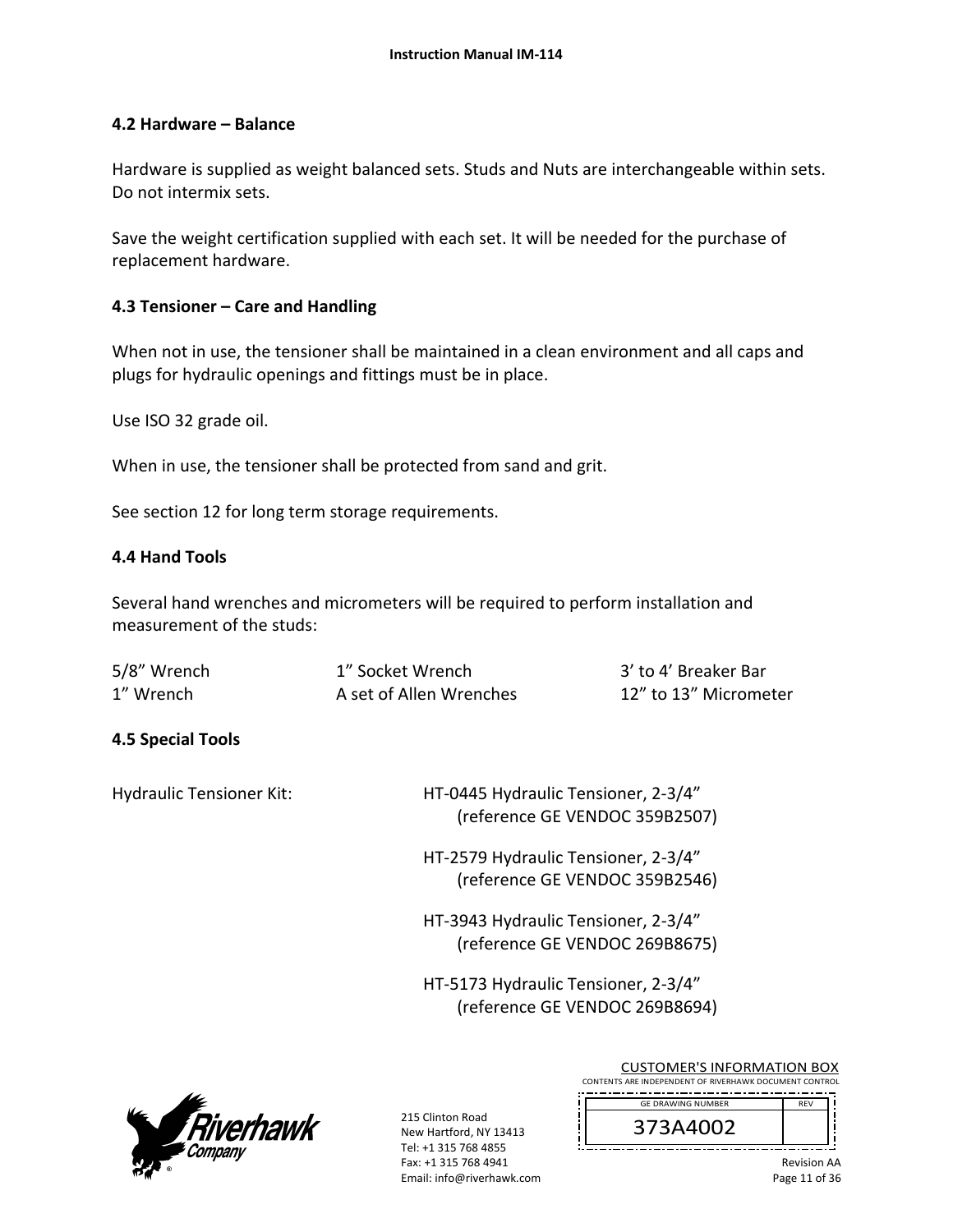Hydraulic Pump Kit: 
AP-0532 Air-Operated Hydraulic Pump (recommended) (reference GE VENDOC 359B2502)

> MP‐0130 Manual Hand‐Operated Hydraulic Pump (reference GE VENDOC 359B2506)

# **CAUTION**

**Riverhawk recommends that the tensioners be returned to Riverhawk for periodic inspections. Replacement of obsolete tensioners is recommended. Functional upgrades are also recommended. The Riverhawk Service Returns Coordinator should be notified 3‐6 months prior to a planned outage to schedule an inspection service.** 

# **5.0 Hardware Set Preparations**

### **5.1 Nut Preparation**





If there is any visible damage on a nut, do not use the nut and contact the Riverhawk Company for a replacement nut. Please be prepared to supply the turbine number, weight certification, and digital photographs for evaluation.

# **5.1.1 Nut Cleaning ‐ New Installations**

For new installations, the nuts should come sealed from the factory and will need no cleaning.



215 Clinton Road New Hartford, NY 13413 Tel: +1 315 768 4855 Fax: +1 315 768 4941 Email: info@riverhawk.com

| <b>GF DRAWING NUMBER</b> | <b>RFV</b> |
|--------------------------|------------|
| 373A4002                 |            |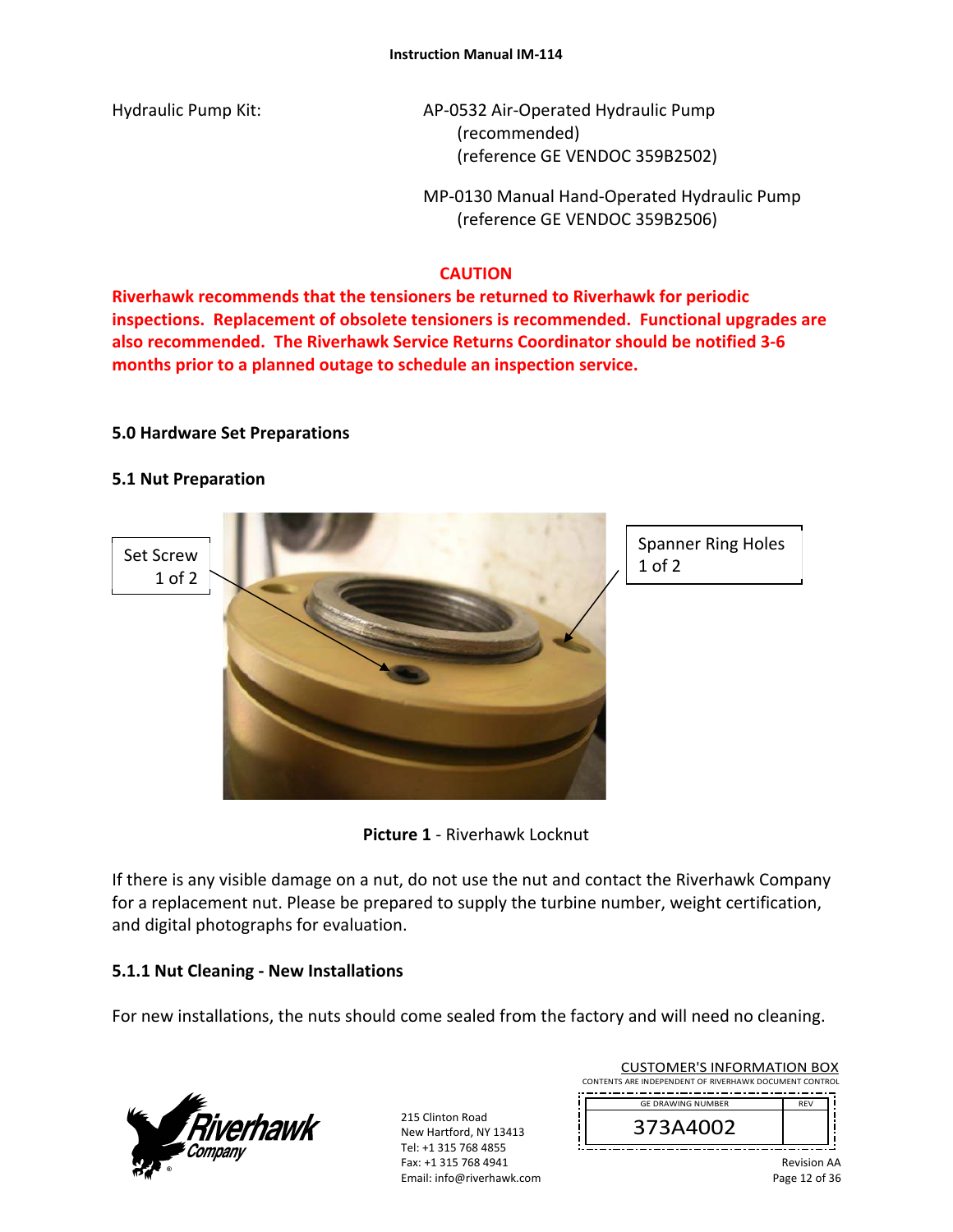# **5.1.2 Nut Cleaning ‐ Old Installations**

Previously installed nuts require cleaning as follows: Wire brush using a petroleum‐based solvent to remove any foreign material on the external surfaces and threads.

### **5.2 Stud Preparation**

Check the stud for any visible damage. If there is any visible damage, do not use the stud and contact the Riverhawk Company for a replacement stud. Please be prepared to supply the turbine number, weight certification, and digital photographs for evaluation.

#### **CAUTION**

**It is especially important to check the condition of the conical thread used to tension the stud. Thread damage from previous abuse can lead to failure of the stud or tensioning equipment.**

The conical threads of each stud must be clean of grit and dirt before installation or removal. This ensures the proper seating of the puller screw.

### **5.2.1 Stud Cleaning ‐ New Installations**

For new installations, the studs should come sealed from the factory and will need no cleaning.

### **5.2.2 Stud Cleaning ‐ Old Installations**

Previously installed studs may require cleaning. Clean conical threads should have a bright and shiny appearance.

If cleaning is required, follow these steps:

- 1. Blow out the threads with compressed air to remove loose debris and dry conical threads. Do not apply a solvent or other cleaning solution to the threads as this may chemically attack the stud.
- 2. Use Stud Cleaning Kit, GT‐4253 or a similar 1" diameter Brass power brush.

mmm

**Picture 2 ‐** Brass Power Brush



215 Clinton Road New Hartford, NY 13413 Tel: +1 315 768 4855 Fax: +1 315 768 4941 Email: info@riverhawk.com

| <b>GE DRAWING NUMBER</b> |  |
|--------------------------|--|

| <b>OL DIVATION INDIVIDEN</b> | . | ٠ |
|------------------------------|---|---|
| $\mathbf{z}$<br>÷            |   |   |
|                              |   |   |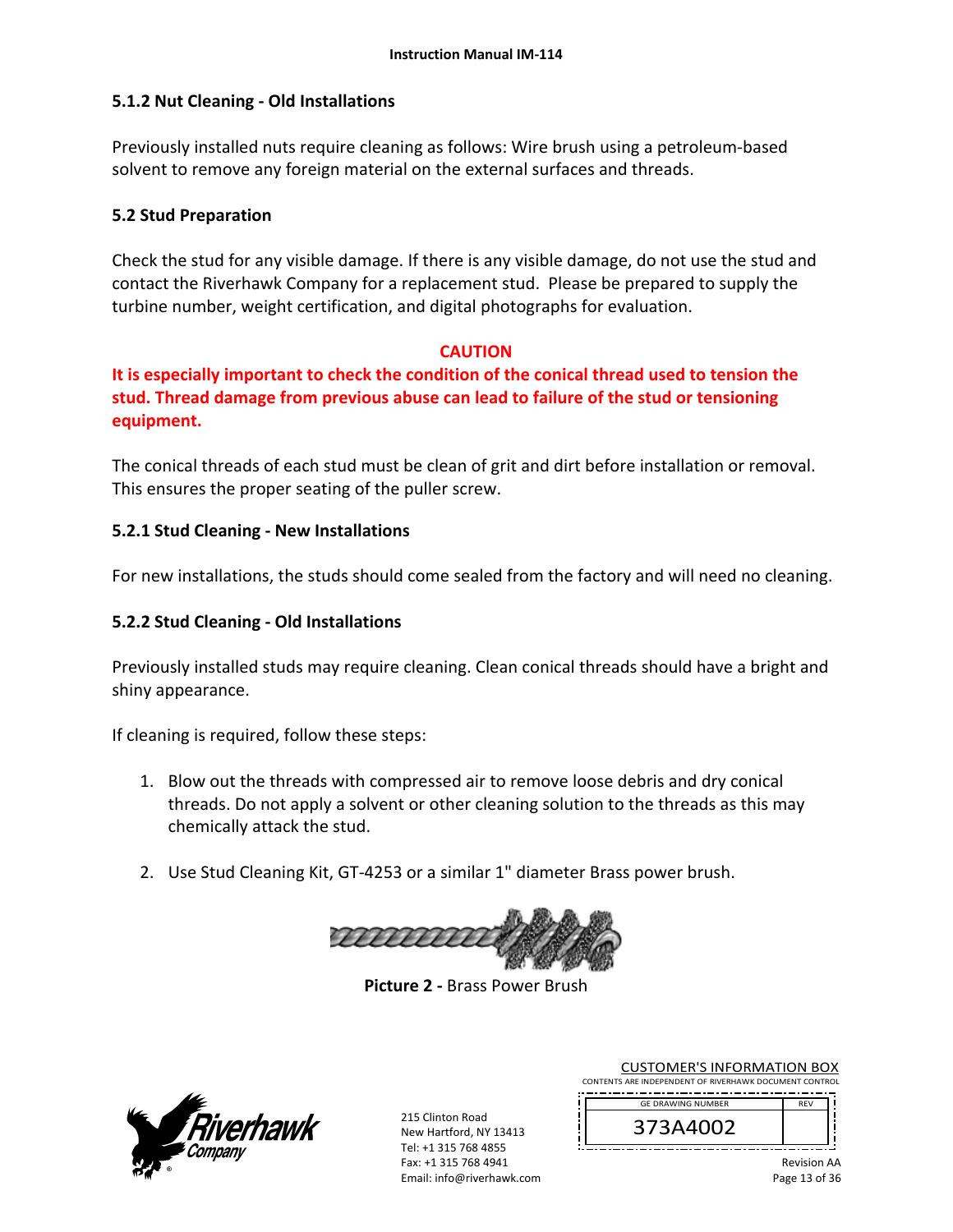- 3. Insert the brush into an electric drill and set drill to run in a counterclockwise direction at high speed.
- 4. Work the drill in a circular motion while moving the brush in and out to clean all of the threads. Try not to hold the brush in one place too long, so as not to remove the stud's protective coating.
- 5. Blow out the threads with compressed air to remove loosened debris.
- 6. Visually inspect threads for cleanliness. Threads should be bright and shiny.
- 7. Repeat if any dirt can be seen in the threads.
- 8. Inspect threads for any damage that may have been caused by previous installation.
- 9. Do **not** apply thread lubricants such as "Never Seize" to the stud's threads.
- 10. Finish the cleaning process by rinsing in a volatile solvent such as acetone and allow to dry.

### **5.3 Stud Length Measurement**

Measure and record the initial lengths of the studs. The following suggestions will improve your results.

- **Plan to start and finish any flange in the same day.**
- **Studs and flange must be at the same temperature.**
- **Number each stud with a marker for later stretch measurement tracking.**
- **Mark the location of measurement on stud end with a permanent marker.**
- **Measure each stud to nearest 0.001 inch (.01 mm).**
- **Record each measurement on the supplied record sheets.**
- **Do not allow the measuring instruments to sit in the sun.**
- **The same person should make all measurements.**

### **6.0 Stud and Nut Assembly**

Refer to the hardware assembly drawing (HF‐xxxx) listed in Section 2.0 of this manual.

1. Assemble the cylindrical nut to the internal, conical thread end of the stud.



215 Clinton Road New Hartford, NY 13413 Tel: +1 315 768 4855 Fax: +1 315 768 4941 Email: info@riverhawk.com

| <b>CUSTOMER'S INFORMATION BOX</b>                      |
|--------------------------------------------------------|
| CONTENTS ARE INDEPENDENT OF RIVERHAWK DOCUMENT CONTROL |
|                                                        |

| <b>GF DRAWING NUMBER</b> | <b>RFV</b> |
|--------------------------|------------|
| 373A4002                 |            |
|                          |            |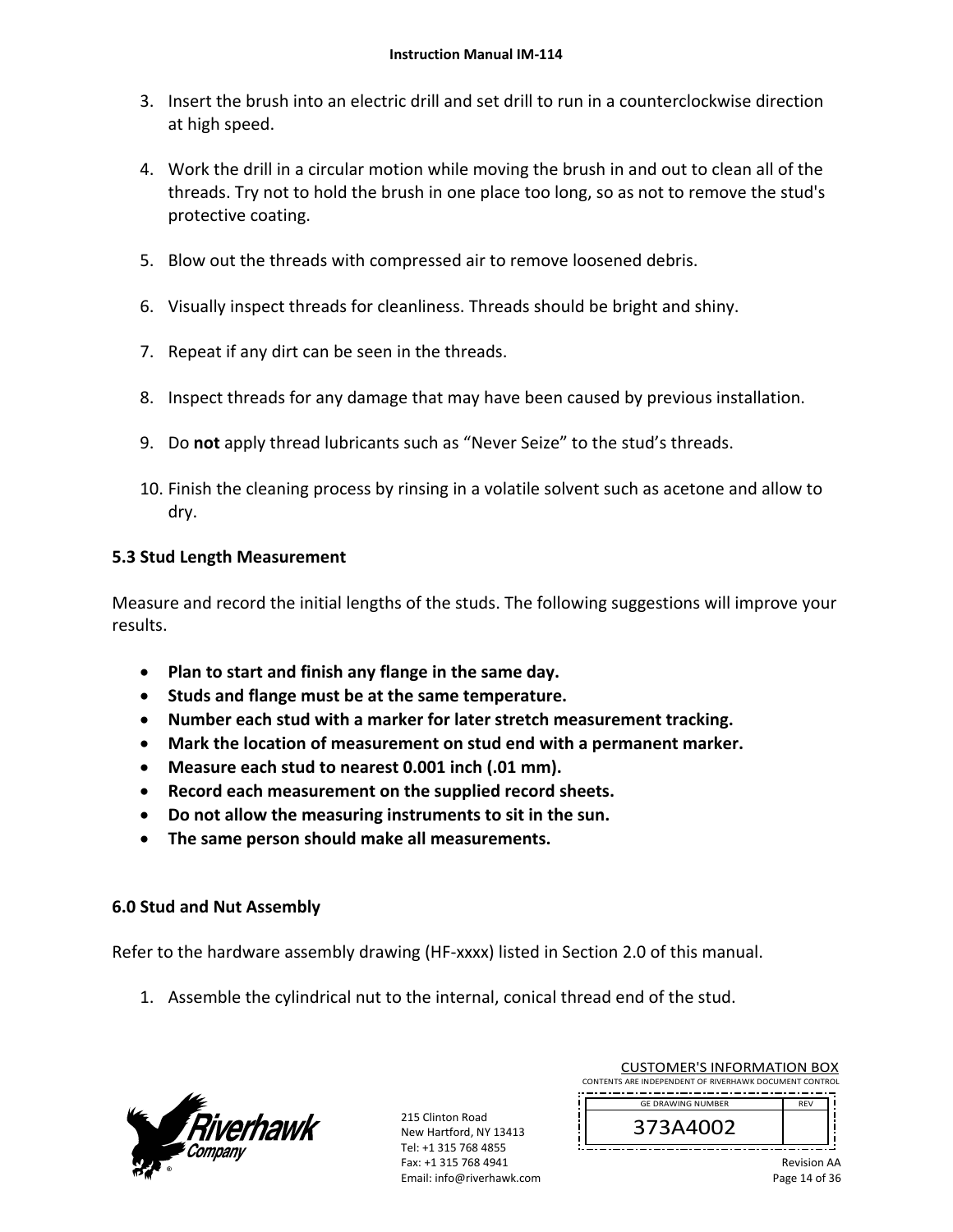2. Slide the stud and cylindrical nut assembly into the flange as shown in Figure 1A and 1B.



**Figure 1B** – Cross‐section View of Load Coupling or Steam Turbine to Generator Bolted Flange Connection

- 3. Install the other nut on the backside.
- 4. Adjust the nut/stud assembly so that the stud protrudes (or sticks out) from the face of the cylindrical nut the distance specified on the hardware drawing (HF‐xxxx). **SETTING THIS PROTRUSION OF STUD TO NUT IS CRITICAL FOR PROPER TENSIONER OPERATION.**



215 Clinton Road New Hartford, NY 13413 Tel: +1 315 768 4855 Fax: +1 315 768 4941 Email: info@riverhawk.com

| <b>GE DRAWING NUMBER</b> |  |
|--------------------------|--|
| 373A4002                 |  |
|                          |  |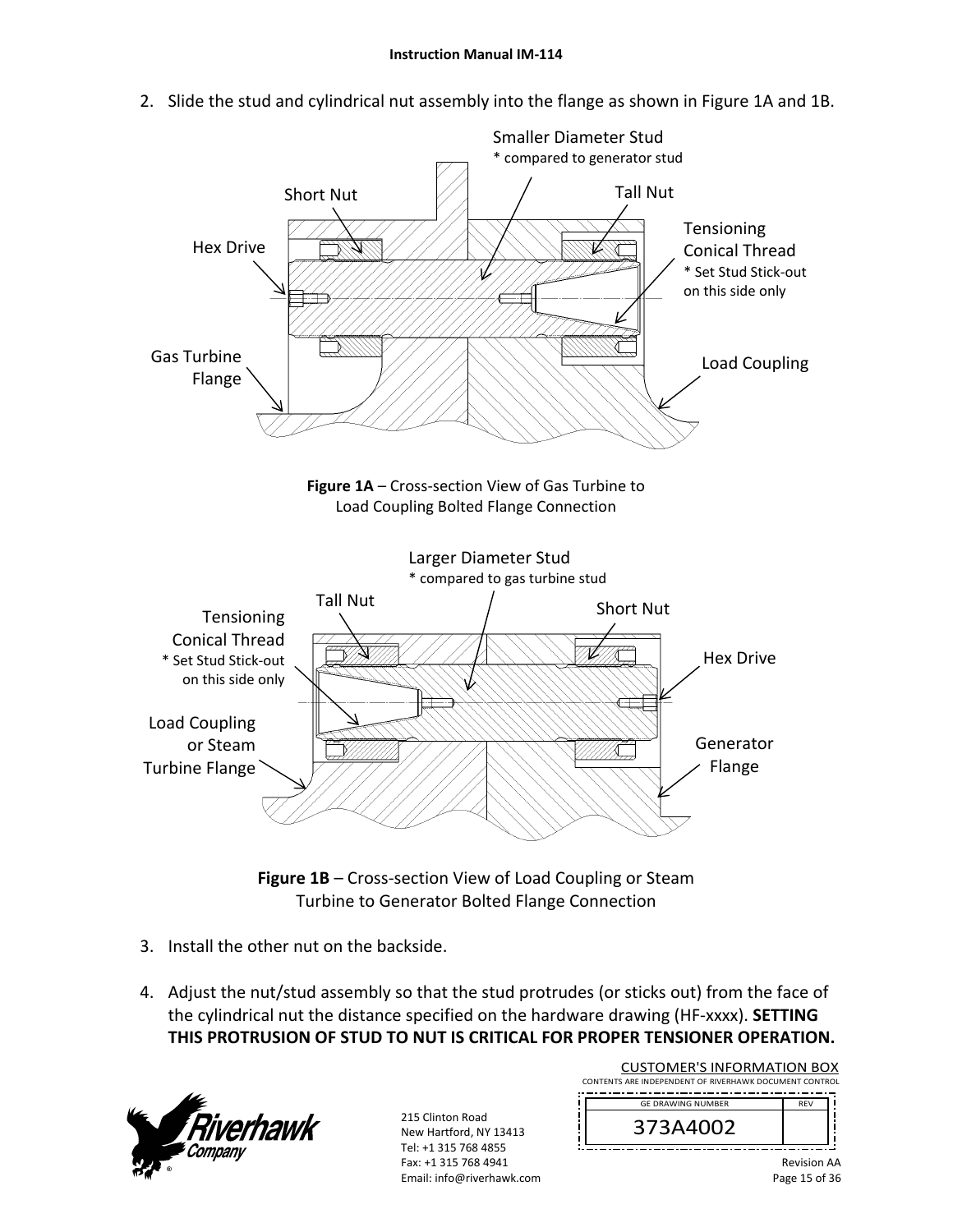A metal stick‐out gage is provided with the tensioner to assist the operator in setting the protrusion dimension



**Picture 3** – Use of Stick‐Out Gage on Load Coupling or Steam Turbine to Generator Counterbored Flange Connection

- 5. Hand tighten the assembly to a snug fit.
- 6. Recheck the stud stick‐out length. If the stick‐out length does not match the hardware drawing, adjust the nuts as necessary.

### **7.0 Hydraulic Tensioner Equipment Assembly**

- **7.1 Hydraulic Equipment Inspection**
- **7.1.1 Hydraulic Tensioner Inspection**

#### **CAUTION**

**Riverhawk recommends that the tensioner be returned to Riverhawk for periodic inspections. Replacement of obsolete tensioners is recommended. Functional upgrades are also recommended. The Riverhawk Service Returns Coordinator should be notified 3‐6 months prior to a planned outage to schedule an inspection service.** 

Do **not** bleed the air from the hydraulic lines and tensioner at this time. See section 8 for bleeding instructions on when to bleed the air from the hydraulic lines.



215 Clinton Road New Hartford, NY 13413 Tel: +1 315 768 4855 Fax: +1 315 768 4941 Email: info@riverhawk.com

| <b>GE DRAWING NUMBER</b> | <b>RFV</b> |
|--------------------------|------------|
| 373A4002                 |            |
|                          |            |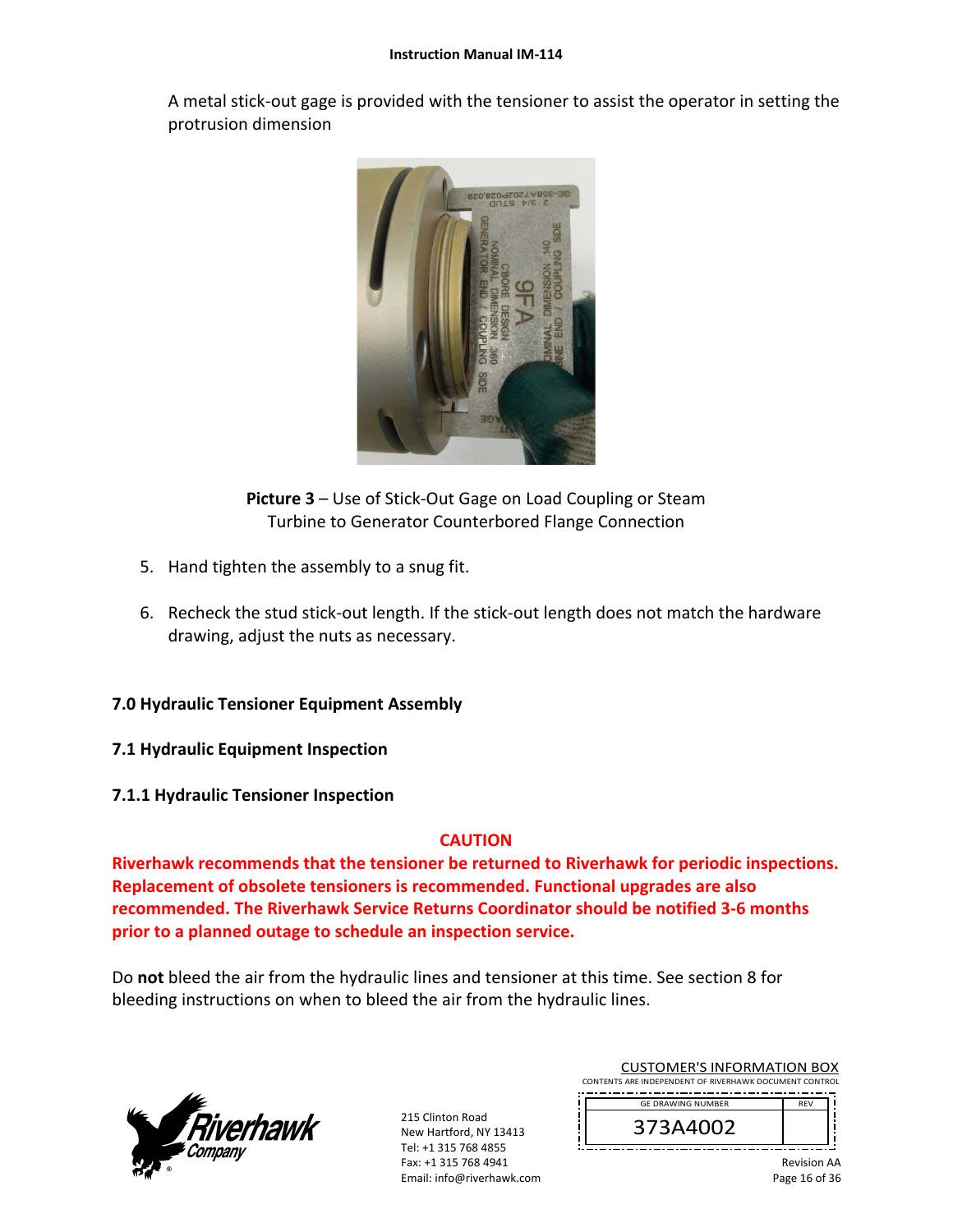### **WARNING**

**To avoid failure, ensure safety, and proper operation, the tensioner assembly must be installed on a stud in the flange before bleeding and pressurizing the tensioner. Do not use the tensioner at any pressure unless the tool is installed on a stud in a flange.** 

Check puller screw usage life with Riverhawk service bulletin SB‐08001.

Clean puller screw and check for any debris and dents.

Puller screw should be free to rotate and move back and forth.

Seam between cylinders closed tightly.

Inspect the tensioner guard for any signs of damage including cracked welds. Any guards modified in the field should be replaced. Bent guards should be replaced. Also, be sure the rubber pad is in place on the end of the guard, if missing, replace.

Inspect the outside of the tensioner for discoloration patterns that may indicate submersion and internal damage.

Perform an inventory of the loose equipment supplied with the tensioner. An inventory list is provided on the tensioner's technical drawing (for example Riverhawk HT‐xxxx). Replacement parts are available from Riverhawk.

# **7.1.1.1 Hydraulic Tensioner's Burst Disc Replacement**

The hydraulic tensioner's burst disc is a key element in the overall safe use of the hydraulic tensioner.

Each tensioner is shipped from our factory with one burst disc already installed in the tensioner and with another spare disc for field replacement. Extra burst discs are available from Riverhawk for replacement purposes.

To replace a damaged burst disc:

- 1. Remove the hydraulic port's dispersion nut, compression ring, and damaged burst disc.
- 2. Discard the damaged burst disc.
- 3. Clean the dispersion nut, compression ring, new burst disc, and the hydraulic port with a solvent to ensure a dirt‐free installation.
- 4. Reassemble new burst disc, compression ring, and dispersion nut into the same hydraulic port.



215 Clinton Road New Hartford, NY 13413 Tel: +1 315 768 4855 Fax: +1 315 768 4941 Email: info@riverhawk.com

| <b>GE DRAWING NUMBER</b> |  |
|--------------------------|--|
| 373A4002                 |  |
|                          |  |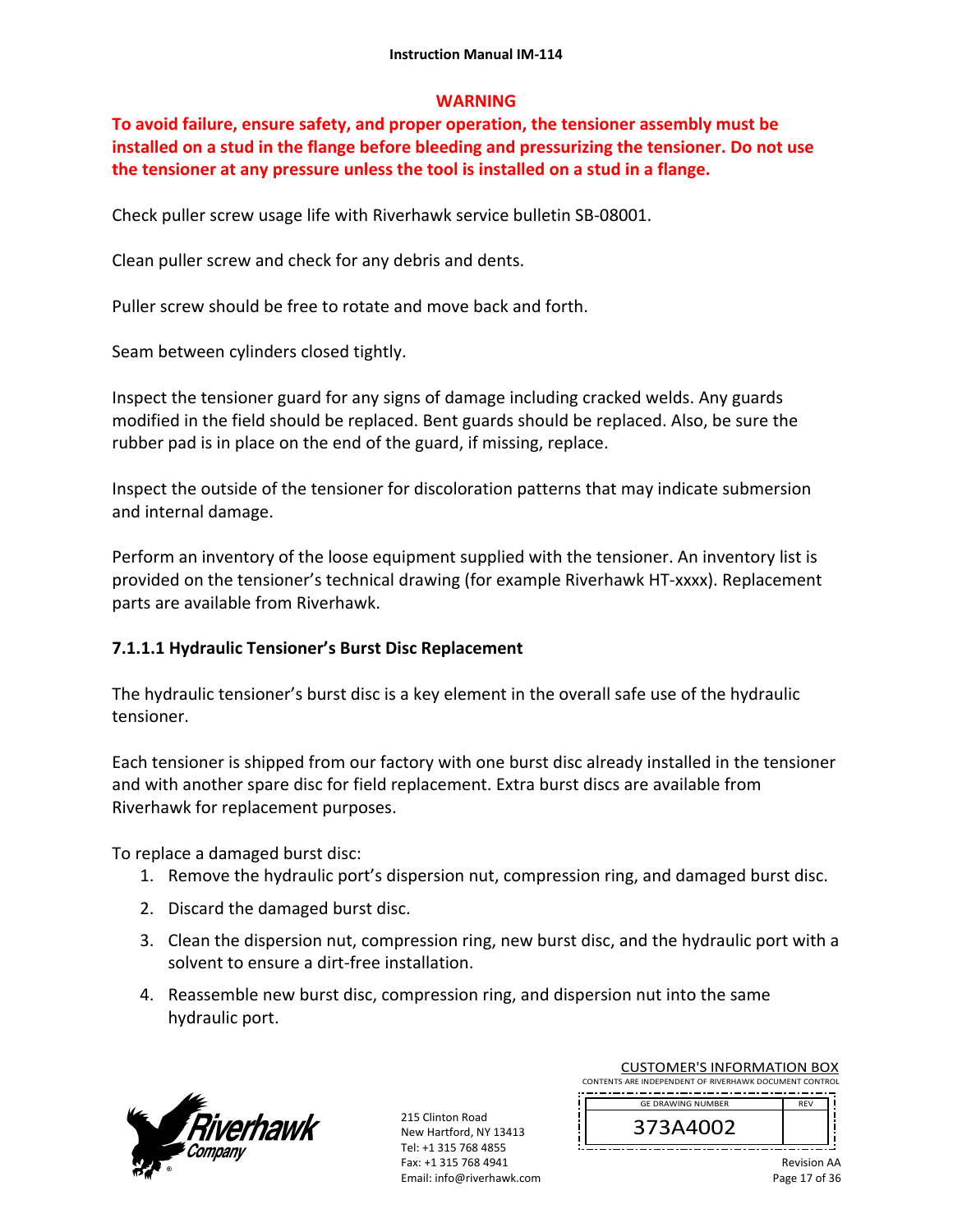### **Warning**

**A damaged burst disc must be replaced with a with a burst disc of the same design and pressure rating. Do not substitute a damaged burst disc with a different disc type, a different pressure rating, or a foreign object.**

# **7.1.2 Hydraulic Pump Kit Inspection**

Refer to the Hydraulic Pump Kit Instruction Manual, IM‐293 (GE VENDOC 373A4058). The latest revision may be obtained by contacting Riverhawk Company or thru www.riverhawk.com.

# **7.2 Hydraulic Fittings**



Riverhawk tensioners use a 1/4" High Pressure port to connect its hydraulic hoses. The hose connector is made from a three piece assembly: a gland nut, a collar, and a 1/4" tube or 1/4" hose end. (See Illustration 1)

To assembly the fitting, slide the gland nut over the 1/4" tube or 1/4" hose end. Turn the collar counter‐clockwise (**left hand** thread) on to the tube or hose end as shown in Illustration 1.

The collar should be placed .125" (3.2 mm) from the tip of the cone. (See Illustration 2) It may be necessary to adjust this collar with a set of vise‐ grip pliers. Be careful to not strip the threads off the tube or hose end.



Illustration 2

215 Clinton Road New Hartford, NY 13413 Tel: +1 315 768 4855 Fax: +1 315 768 4941 Email: info@riverhawk.com

 $.125"$  $[3.2 \text{ mm}]$ 

#### CUSTOMER'S INFORMATION BOX

CONTENTS ARE INDEPENDENT OF RIVERHAWK DOCUMENT CONTROL 

| 373A4002 | <b>GE DRAWING NUMBER</b> | <b>FV</b> |
|----------|--------------------------|-----------|
|          |                          |           |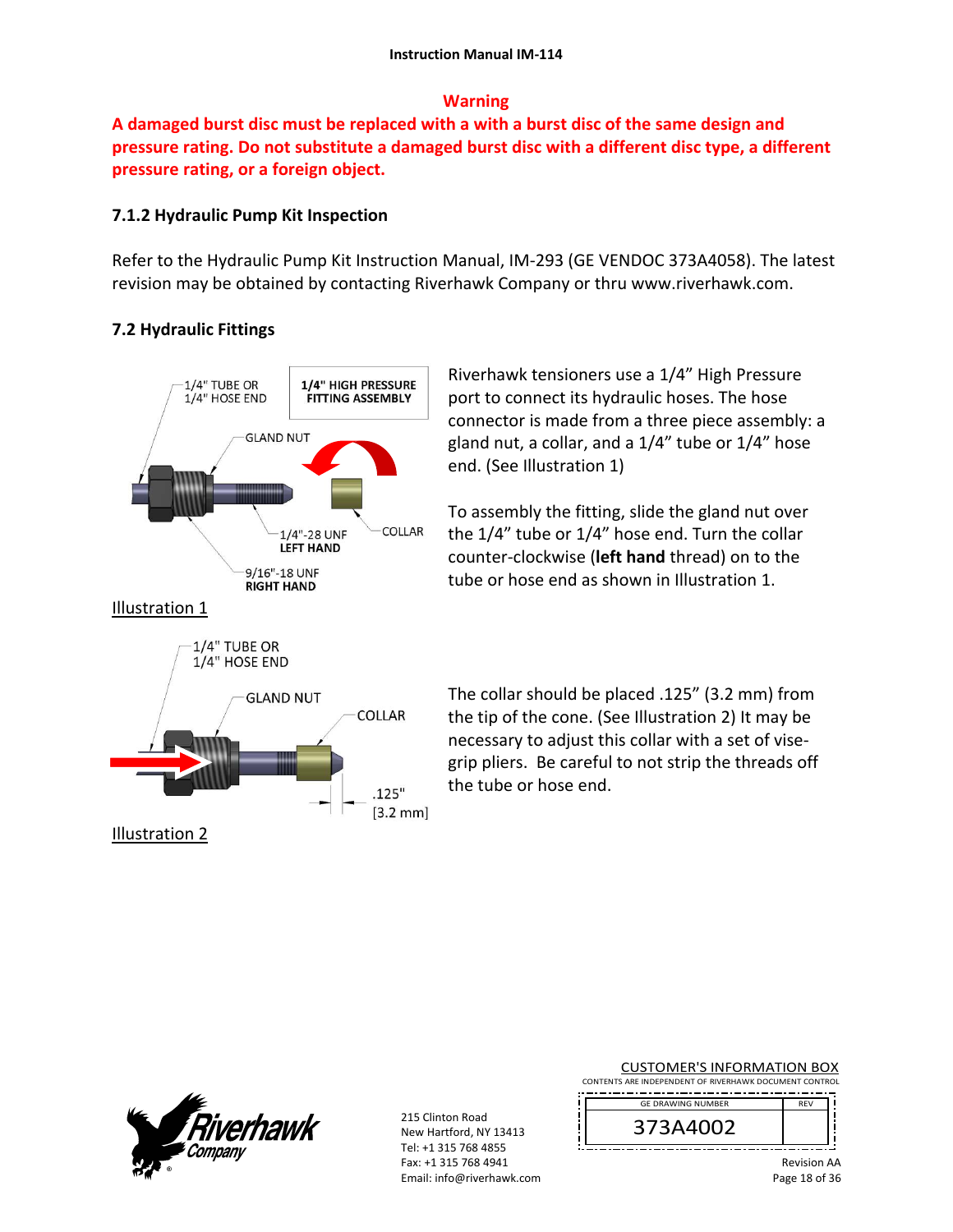

Slide the gland nut down over the collar. (See Illustration 3) Insert the 1/4" tube or 1/4" hose end into tensioner or hydraulic pump. While firmly holding the tube or hose end to stop it from rotating, turn the gland nut clockwise (**right hand** thread) and torque the gland nut to 25 FT‐LBS (34 N‐m).

# Tips:

- Make sure all parts are clean and free from debris.
- Protect the cone on the end of the  $1/4$ " tube or 1/4" hose end from scratches as this is the sealing surface.
- Replace red plastic caps when finished to protect the threads and cone.

# **8.0 Assembly of Tensioner on a Stud**

# **8.1 Handling of the Tensioner**

Rest the tensioner on top of the coupling shaft. Using a strap just long enough to go around the coupling shaft, attach each end to the handles of the tensioner. One way to do this is to attach the strap by looping the strap through itself around the handle of the tensioner on one side then around the coupling shaft and finally attached to the handle on the other side with a D‐ shackle. This will help hold the tensioner in place should it fall off of the shaft. The strap also helps the operators move the tensioner around the shaft while tensioning.

If possible, use a 'Come‐along' or chain fall from the ceiling of the coupling room and attach it to the tensioner using a short strap wrapped through the handles and around the top of the tensioner. This will allow the operators to easily move the tensioner around the coupling shaft by supporting the weight of the tool.

# **8.2 Kit Assembly**

Assemble the hydraulic pump with its hose to the tensioner and bleed out the air per following instructions in section 8.3.

Refer to the hardware assembly drawing (HF-xxxx) listed in Section 2.0 of this manual and the tensioner assembly drawing (HT‐xxxx) listed in Section 4.5 of this manual to determine which side of the flange the tensioner must be located on in order to use the tensioner properly.



215 Clinton Road New Hartford, NY 13413 Tel: +1 315 768 4855 Fax: +1 315 768 4941 Email: info@riverhawk.com

| <b>GE DRAWING NUMBER</b> | <b>RFV</b> |
|--------------------------|------------|
| 3/3A4002                 |            |
|                          |            |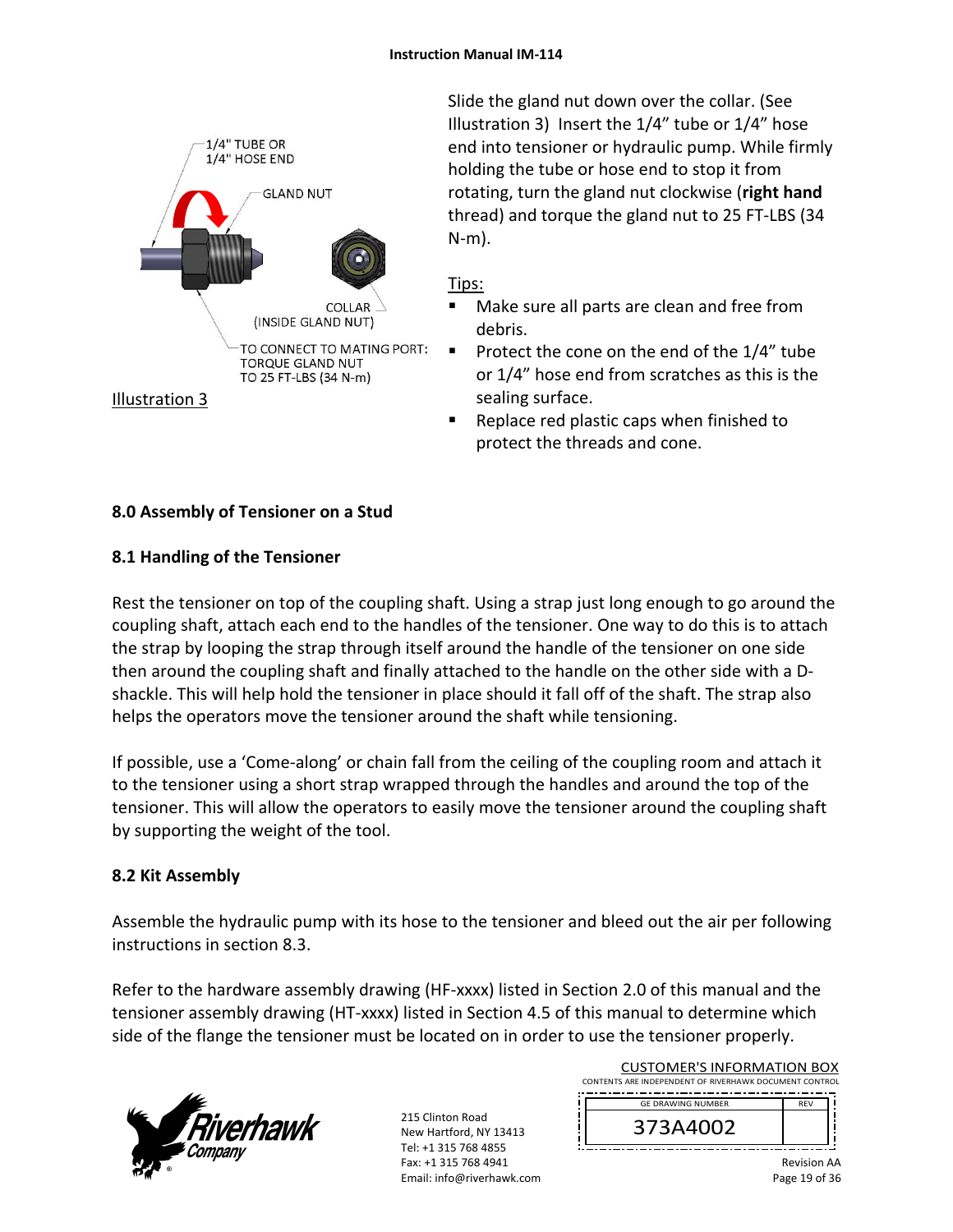#### **Instruction Manual IM‐114**



**Picture 4** – Features of the Hydraulic Tensioner

**Note:** Before threading the puller screw into the stud, carefully check the cleanliness of both the stud's and the puller screw's conical threads. Apply a light coat of clean turbine oil or a spray lubricant to the puller screw. Do not use "Never Seize" on the conical threads. This procedure will ease assembly and assure positive mating of the threads before tightening.

Assembly sequence is as follows:

- 1. Open the hydraulic return valve on the pump to allow hydraulic fluid to be pushed back from the puller tool into the pump reservoir. (This is automatic on the air‐operated hydraulic pump)
- 2. Place the spanner ring over the puller screw on the tensioner.
- 3. Apply a light coat of clean turbine oil or a spray lubricant to the puller screw. Do not use "Never Seize" on the conical threads.
- 4. Place and hold the tensioner assembly over the end of the stud to be tightened.
- 5. Slide the puller screw in to the tapered thread of the stud and hand tighten. **Be sure not to cross thread assembly.**
- 6. Hold the stud steady with a 1/2" hex key wrench and lightly tighten the puller screw into the conical thread of the stud with a wrench.
- 7. Place the spanner ring on the cylindrical nut located on the stud.



215 Clinton Road New Hartford, NY 13413 Tel: +1 315 768 4855 Fax: +1 315 768 4941 Email: info@riverhawk.com

| <b>GF DRAWING NUMBER</b> |  |
|--------------------------|--|
| 373A4002                 |  |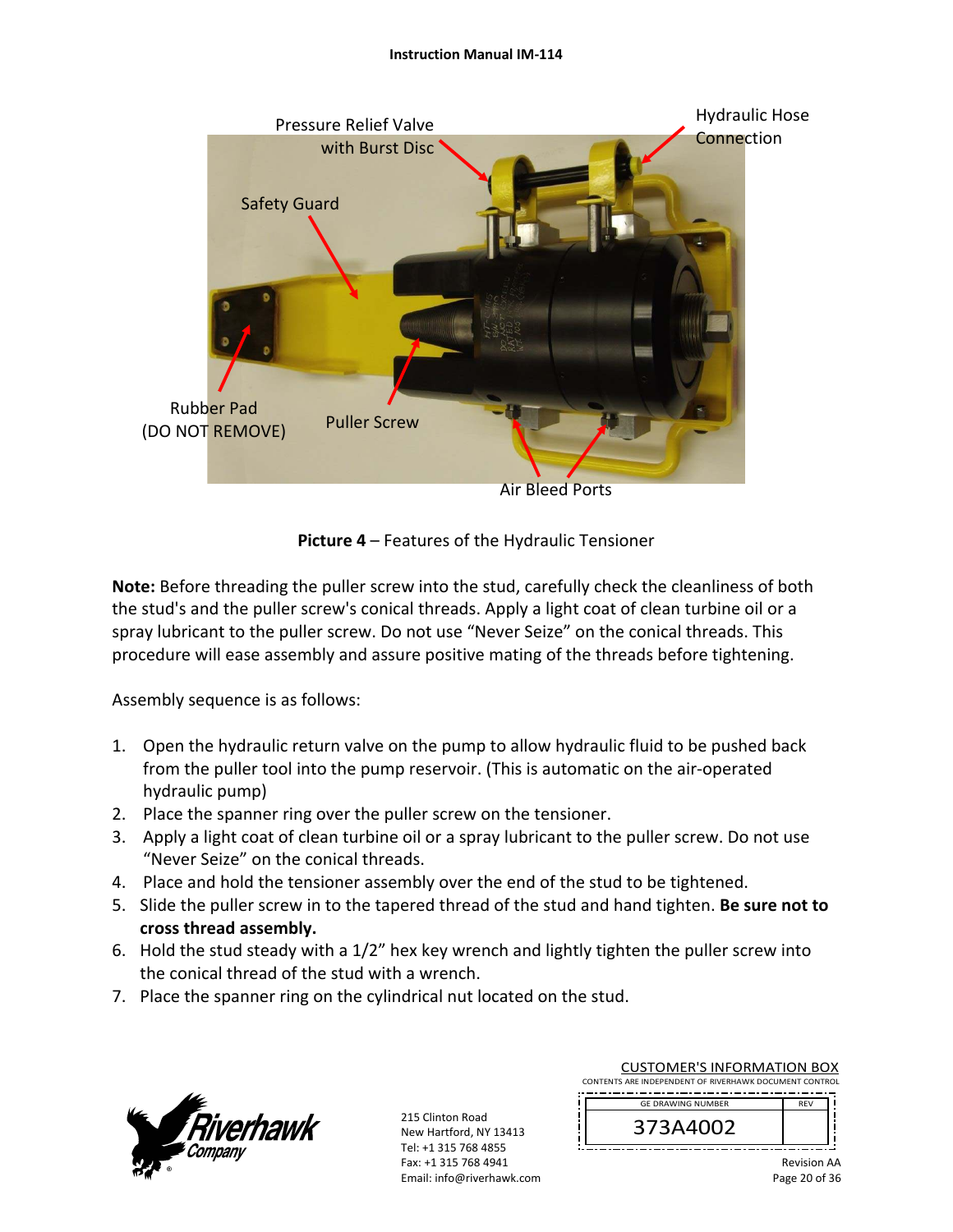8. At this point the Tensioner Assembly **MUST BE FREE TO ROTATE,** the puller screw must be tight in the stud**. DO NOT BACK OFF PULLER SCREW.**

**If the tensioner is not free to rotate when the puller screw is tight then, either (1) the stud is not properly positioned in the flange and recheck the stick‐out length and reposition the nuts, or (2) The tensioner is damaged and must be returned for repair.** 

### **CAUTION**

**Do not over extend the stud. Over extension can cause the piston to lose its seal and leak oil.** 

#### **CAUTION**

**Personal injury and equipment damage can occur if the puller screw is not securely engaged with the tapered threads of the stud. Proper engagement is achieved when the puller screw is tight in the stud and the tensioner assembly is free to turn.** 

**8.3 Bleeding Hydraulic System** 

### **WARNING**

**To avoid failure, ensure safety, and proper operation, the tensioner assembly must be installed on a stud in the flange before bleeding and pressurizing the tensioner. Do not use the tensioner at any pressure unless the tool is installed on a stud in a flange.** 

The tensioner has four ports, one for pressurizing, two for bleeding the system, and a fourth pressure relief port. To facilitate bleeding, start by first mounting the tensioner at the 9 o'clock stud position, this will critically place the bleed ports in their uppermost position. In addition, make sure that the pump is always situated below the tensioner assembly.

The tensioner is equipped with 5/8" hex coned stem bleeder fittings installed in the bleeder ports. With these two fittings loosened simultaneously, stroke the pump repeatedly until the streams of oil exiting the tool from each port are free of air, then retighten the fittings.

**Note:** The hose is stiff; use of this tooling can be simplified by temporarily installing the tensioner on one stud prior to final tightening of fittings. This will reduce the tendency for the fittings to loosen during use.

### **9.0 Stud Tensioning**

The studs will be tensioned in two steps, at 50% pressure and at final pressure. Follow the tensioning sequence for each flange joint as defined on the record sheets found at the end of this manual.



215 Clinton Road New Hartford, NY 13413 Tel: +1 315 768 4855 Fax: +1 315 768 4941 Email: info@riverhawk.com

| <b>GE DRAWING NUMBER</b> | <b>RFV</b> |
|--------------------------|------------|
| 373A4002                 |            |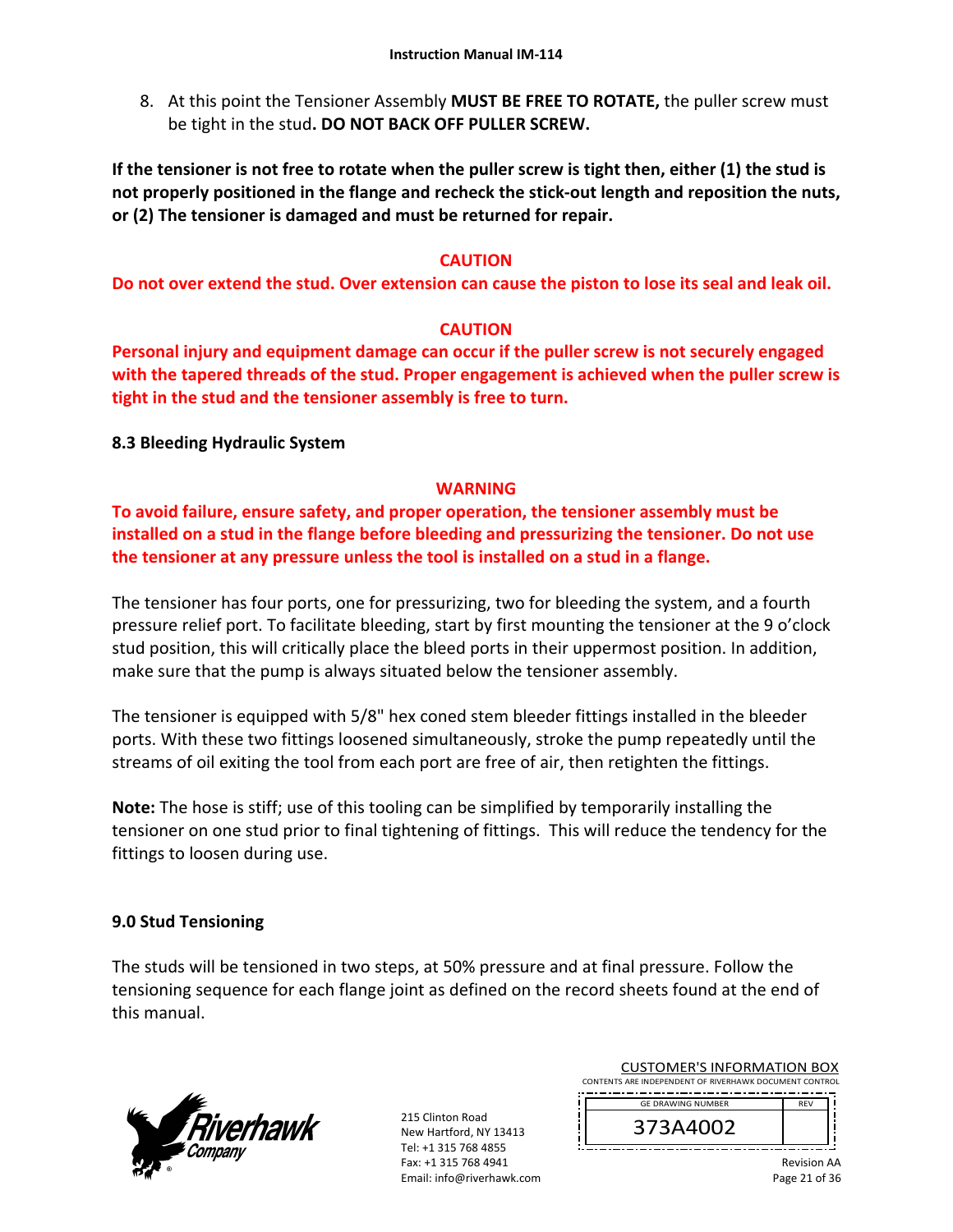#### **9.1 Tensioning at 50% pressure**

After the tensioner is properly installed apply hydraulic pressure to the tool. Bring the pressure to the 50% level in accordance with the following table.

#### **WARNING**

**The safety cage must be in place at all times. Keep hands out of designated areas at all times when the tensioner is pressurized otherwise personal injury can occur.** 

#### **CAUTION**

**Before threading the puller screw into the stud, carefully check the cleanliness of both the stud's and the puller screw's conical threads. Apply a light coat of clean turbine oil or a spray lubricant to the puller screw. This procedure will ease assembly and assure positive mating of the threads before tightening. Do not use "Never Seize" on the conical threads.** 

#### **CAUTION**

**Do not exceed the maximum pressure marked on the tensioner. Excessive pressure can damage the stud and puller screw.** 

### **CAUTION**

**Do not tighten the nut while the tool is coming up to pressure; wait until pressure is achieved before attempting to tighten the nut with the spanner ring. If the tool is not properly installed, the tool could jump off the stud while coming up to pressure.** 

| <b>Flange Position</b>       | <b>Stud Size</b> | <b>50% Pressure</b> | 50% Stretch    |
|------------------------------|------------------|---------------------|----------------|
| Turbine to Coupling          | $2 - 3/4"$       | 10000 psi           | Do not measure |
|                              | $[69$ mm         | [690 bar]           | Do not use     |
| <b>Coupling to Generator</b> | $2 - 3/4"$       | 10000 psi           | Do not measure |
|                              | $[71$ mm]        | [690 bar]           | Do not use     |
| Steam Turbine to             | $2 - 3/4"$       | 10000 psi           | Do not measure |
| Generator                    | $[71$ mm]        | [690 bar]           | Do not use     |

### **9.1.1 Tightening of 2‐3/4" nuts**

Turn the cylindrical nut using the spanner ring and pin wrench until it bottoms on the flange.

### **9.2 Removing the Tensioner from an Installed Stud**

The tensioner removal is accomplished by the follows steps:



215 Clinton Road New Hartford, NY 13413 Tel: +1 315 768 4855 Fax: +1 315 768 4941 Email: info@riverhawk.com

| <b>GF DRAWING NUMBER</b> | <b>REV</b> |
|--------------------------|------------|
| 373A4002                 |            |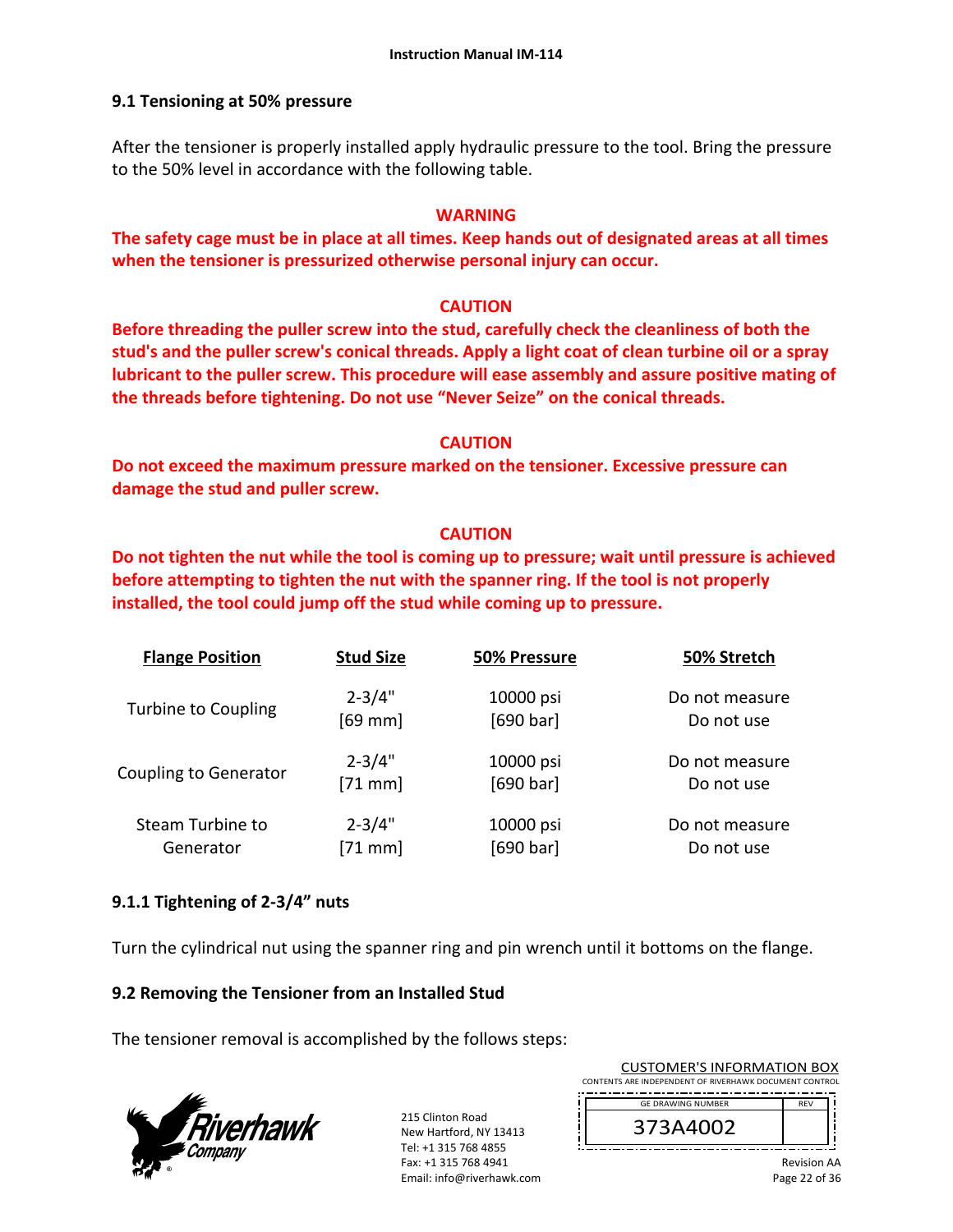- 1. Release the hydraulic pressure by either releasing the hand switch on the AP‐0532 Pump Kit or by opening the valve on the MP‐0130 Manual Pump Kit and leave the valve open.
- 2. Unscrew the puller screw using a wrench and breaker bar. Do not use an impact wrench as this can damage the tensioner.
- 3. Move the tool to the next bolt hole following the tensioning pattern from the stretched record sheets at the end of this manual.

# **9.3 Tensioning at Final Pressure**

Repeat the pulling and tightening procedure stated above at full pressure. After all of the studs have been tensioned, measure the final stud length. The final pressure and required stretch values are listed in the following table.

### **WARNING**

**The safety cage must be in place at all times. Keep hands out of designated areas at all times when the tensioner is pressurized otherwise personal injury can occur.** 

# **CAUTION**

**Before threading the puller screw into the stud, carefully check the cleanliness of both the stud's and the puller screw's conical threads. Apply a light coat of clean turbine oil or a spray lubricant to the puller screw. This procedure will ease assembly and assure positive mating of the threads before tightening. Do not use "Never Seize" on the conical threads.** 

### **CAUTION**

**Do not exceed the maximum pressure marked on the tensioner. Excessive pressure can damage the stud and puller screw.** 

### **CAUTION**

**Do not tighten the nut while the tool is coming up to pressure; wait until pressure is achieved before attempting to tighten the nut with the spanner ring. If the tool is not properly installed, the tool could jump off the stud while coming up to pressure.**

| <b>Flange Position</b>       | <b>Stud Size</b> | <b>Final Pressure</b> | <b>Final Stretch</b> |
|------------------------------|------------------|-----------------------|----------------------|
| Turbine to Coupling          | $2 - 3/4"$       | 17000 psi             | $0.022" - 0.024"$    |
|                              | $[69$ mm $]$     | $[1170 \text{ bar}]$  | $[0.56$ mm - 0.61 mm |
| <b>Coupling to Generator</b> | $2 - 3/4"$       | 19000 psi             | $0.025" - 0.027"$    |
|                              | $[71$ mm $]$     | [1310 bar]            | $[0.64$ mm - 0.69 mm |



215 Clinton Road New Hartford, NY 13413 Tel: +1 315 768 4855 Fax: +1 315 768 4941 Email: info@riverhawk.com

CUSTOMER'S INFORMATION BOX CONTENTS ARE INDEPENDENT OF RIVERHAWK DOCUMENT CONTROL

| -------------------------------- |  |
|----------------------------------|--|
| <b>GE DRAWING NUMBER</b>         |  |

373A4002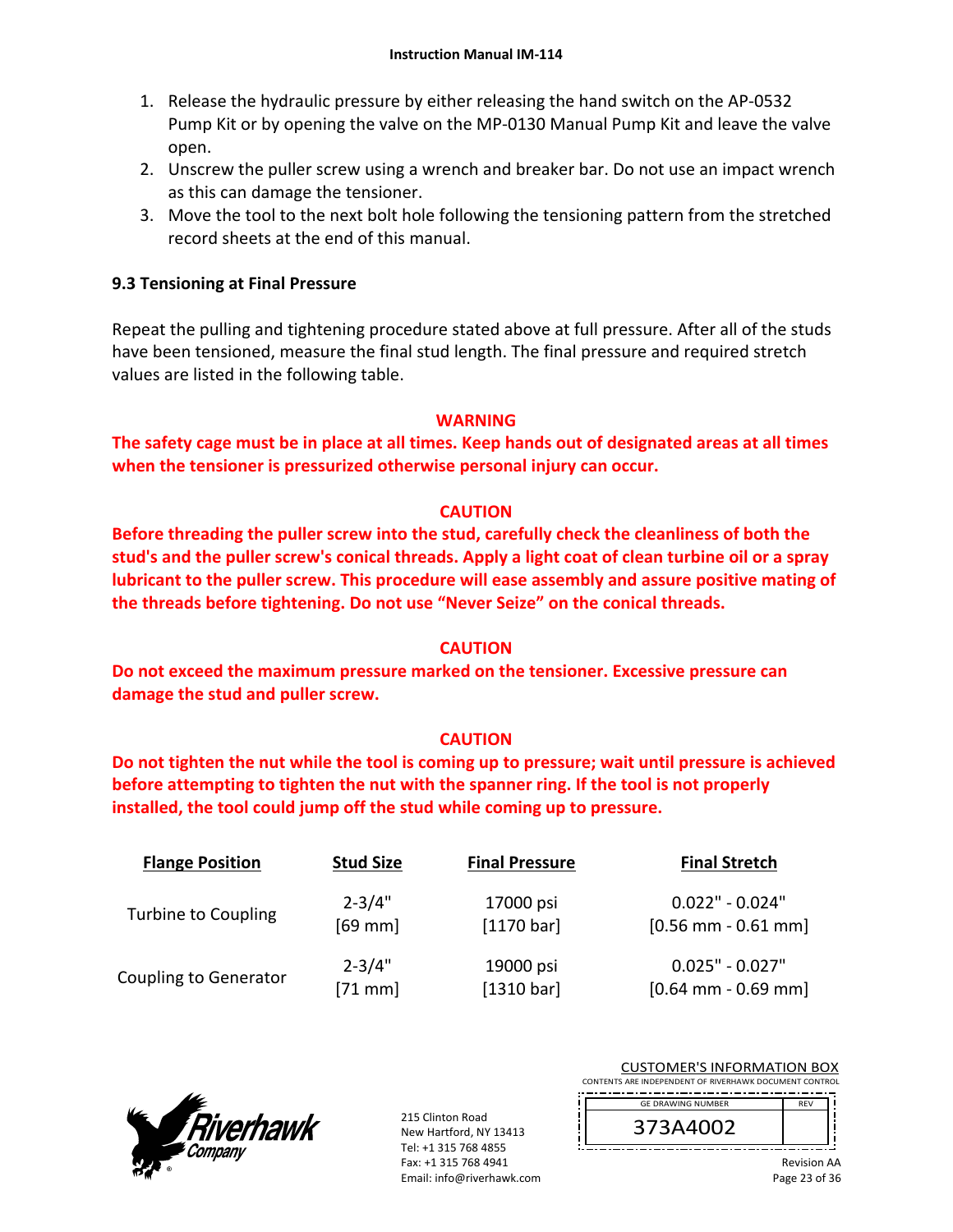| Steam Turbine to | $2 - 3/4"$ | 19000 psi  | $0.025"$ - $0.027"$                   |
|------------------|------------|------------|---------------------------------------|
| Generator        | $[71$ mm   | [1310 bar] | $[0.64 \text{ mm} - 0.69 \text{ mm}]$ |

Excessive stretch variations or low stretch values can be corrected by uninstalling all or selected studs to the pressure values stated in the above table. Have final stretch values approved by the supervisor responsible for the installation.

### **9.3.1 Tightening of 2‐3/4" nuts**

Turn the cylindrical nut using the spanner ring and pin wrench until it bottoms on the flange.

#### **10.0 Thread Locking and Windage Plug Installation**

#### **10.1 Thread Locking**



**Picture 5 ‐** Riverhawk Locknut

Mechanical lock nuts have two set screws located in the top face. Before threading the nut onto the stud check to be certain the set screws are free to turn. Once the nut is seated torque the set screws to the values specified in the following table. When seated and torqued to the values specified the load created by the set screw displaces the thread of the nut in the area of the web creating the desired locking action.



215 Clinton Road New Hartford, NY 13413 Tel: +1 315 768 4855 Fax: +1 315 768 4941 Email: info@riverhawk.com

| <b>GE DRAWING NUMBER</b> | <b>REV</b> |
|--------------------------|------------|
| 373A4002                 |            |
|                          |            |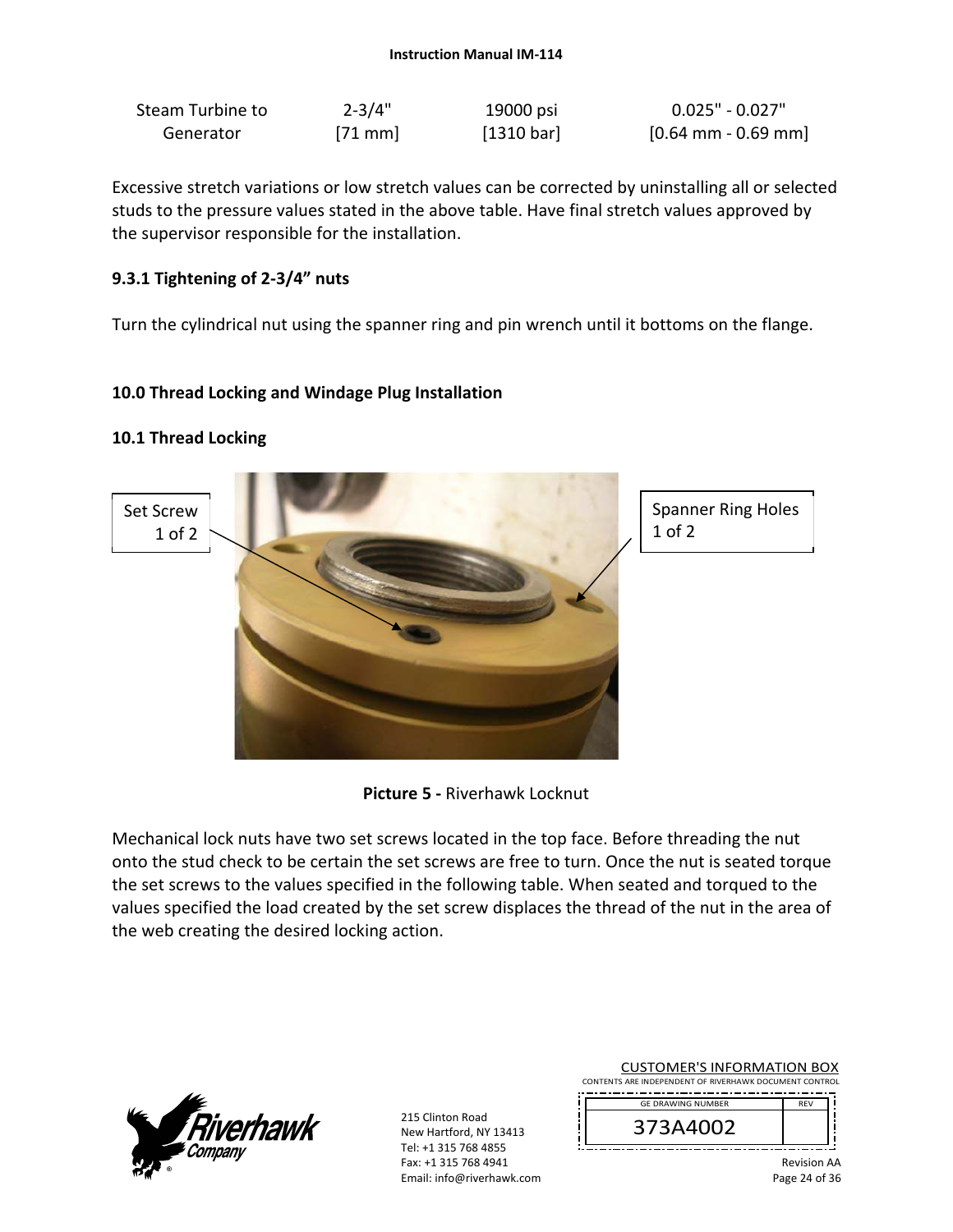| <b>Flange Position</b> | <b>Stud Size</b> | <b>Set Screw Size</b> | <b>Torque</b>               |
|------------------------|------------------|-----------------------|-----------------------------|
| Turbine to             | $2 - 3/4"$       | $3/8" - 24$ UN        | $200$ in lbs - $250$ in lbs |
| Coupling               | $[69$ mm         |                       | $[22.6 N·m - 28.2 N·m]$     |
| Coupling to            | $2 - 3/4"$       | $3/8" - 24$ UN        | $200$ in Ibs - 250 in Ibs   |
| Generator              | $[71$ mm         |                       | $[22.6 N·m - 28.2 N·m]$     |
| <b>Steam Turbine</b>   | $2 - 3/4"$       | $3/8$ "-24 UN         | $200$ in lbs - $250$ in lbs |
| to Generator           | $[71$ mm]        |                       | $[22.6 N·m - 28.2 N·m]$     |

### **10.2 Windage Plug Installation**

Refer to the hardware assembly drawing (HF-xxxx) listed in Section 2.0 of this manual to determine if windage plugs are required for the installation.



**Figure 2** – Windage Plug Installation

Assembly sequence is as follows:

- 1. Verify the stud's internal threads are clean and free from oil.
- 2. Fully insert Windage Plug by threading it into the stud's internal thread.
- 3. Torque the windage plug to 200‐250 in∙lbs (22.6 28.2 N∙m).
- 4. Tighten the windage plug's set screws to 80‐90 in∙lbs (9.0 10.1 N∙m).



215 Clinton Road New Hartford, NY 13413 Tel: +1 315 768 4855 Fax: +1 315 768 4941 Email: info@riverhawk.com

CUSTOMER'S INFORMATION BOX CONTENTS ARE INDEPENDENT OF RIVERHAWK DOCUMENT CONTROL

 REV GE DRAWING NUMBER

373A4002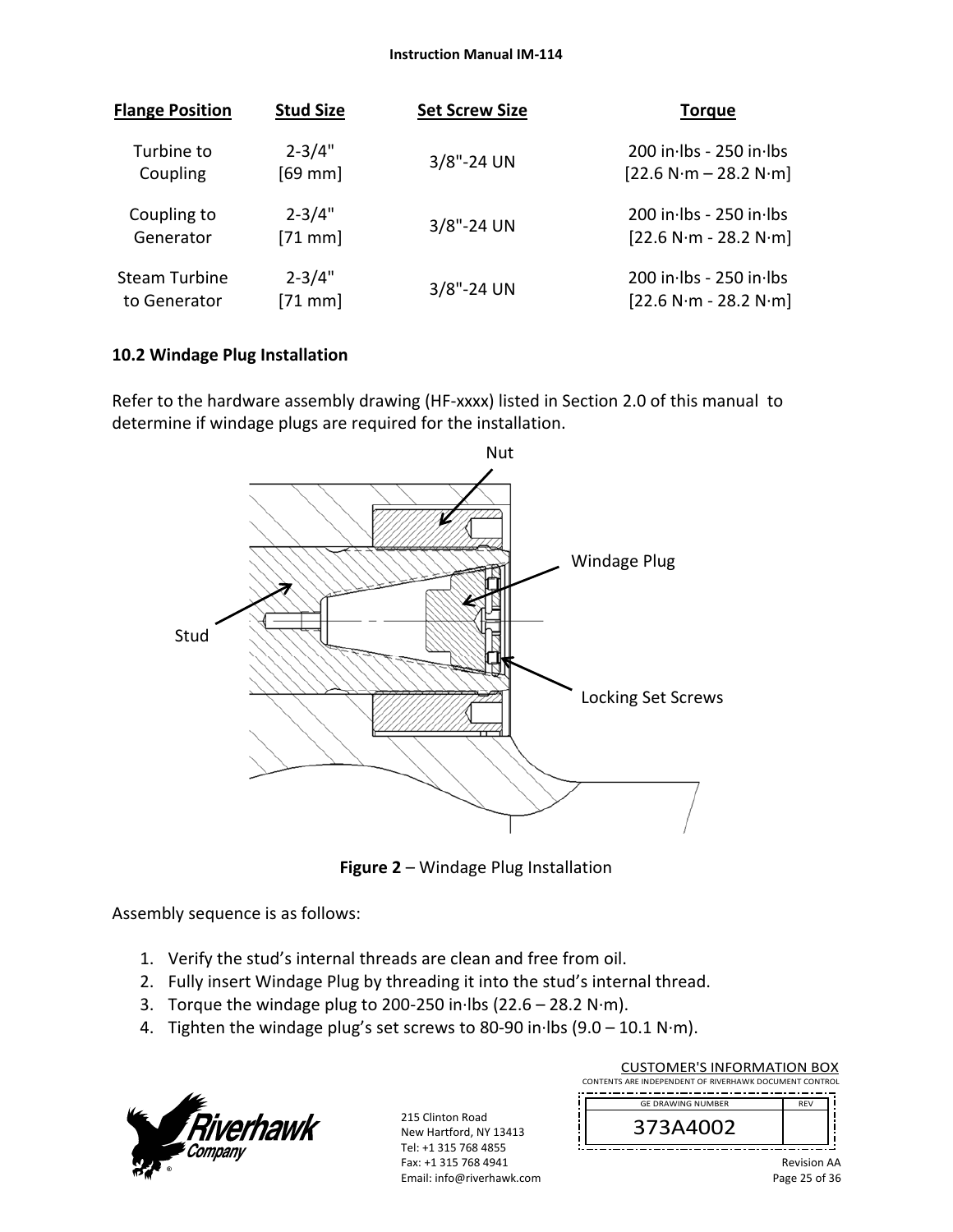5. Check the distance the plug is inside of the stud. The plug should be at a minimum of .06" (1.5mm) below the face of the stud.

### **11.0 Stud and Nut Removal**

### **11.1 Handling of the Tensioner**

Rest the tensioner on top of the coupling shaft. Using a strap just long enough to go around the coupling shaft, attach each end to the handles of the tensioner. One way to do this is to attach the strap by looping the strap through itself around the handle of the tensioner on one side then around the coupling shaft and finally attached to the handle on the other side with a D‐ shackle. This will help hold the tensioner in place should it fall off of the shaft. The strap also helps the operators move the tensioner around the shaft while tensioning.

If possible, use a 'Come‐along' or chain fall from the ceiling of the coupling room and attach it to the tensioner using a short strap wrapped through the handles and around the top of the tensioner. This will allow the operators to easily move the tensioner around the coupling shaft by supporting the weight of the tool.

### **11.2 Stud and Nut Removal**

Removal is accomplished as follows:

- If present, remove the windage plugs from the studs by reversing the installation instructions from section 10.2. It may be necessary to use two Allen wrenches: one to stop the windage plug from rotating, one to remove the set screws. Do not misplace the set screws.
- Using a wire brush, GT-4253, and shop air clean the internal tapered thread of the stud to remove any debris/deposits which may have accumulated during service as described in section 5.2.2.
- With an Allen-wrench loosen the two locking set screws but do not remove from the nut.



215 Clinton Road New Hartford, NY 13413 Tel: +1 315 768 4855 Fax: +1 315 768 4941 Email: info@riverhawk.com CUSTOMER'S INFORMATION BOX

CONTENTS ARE INDEPENDENT OF RIVERHAWK DOCUMENT CONTROL 

| <b>GE DRAWING NUMBER</b> | <b>RFV</b> |
|--------------------------|------------|
| 373A4002                 |            |
|                          |            |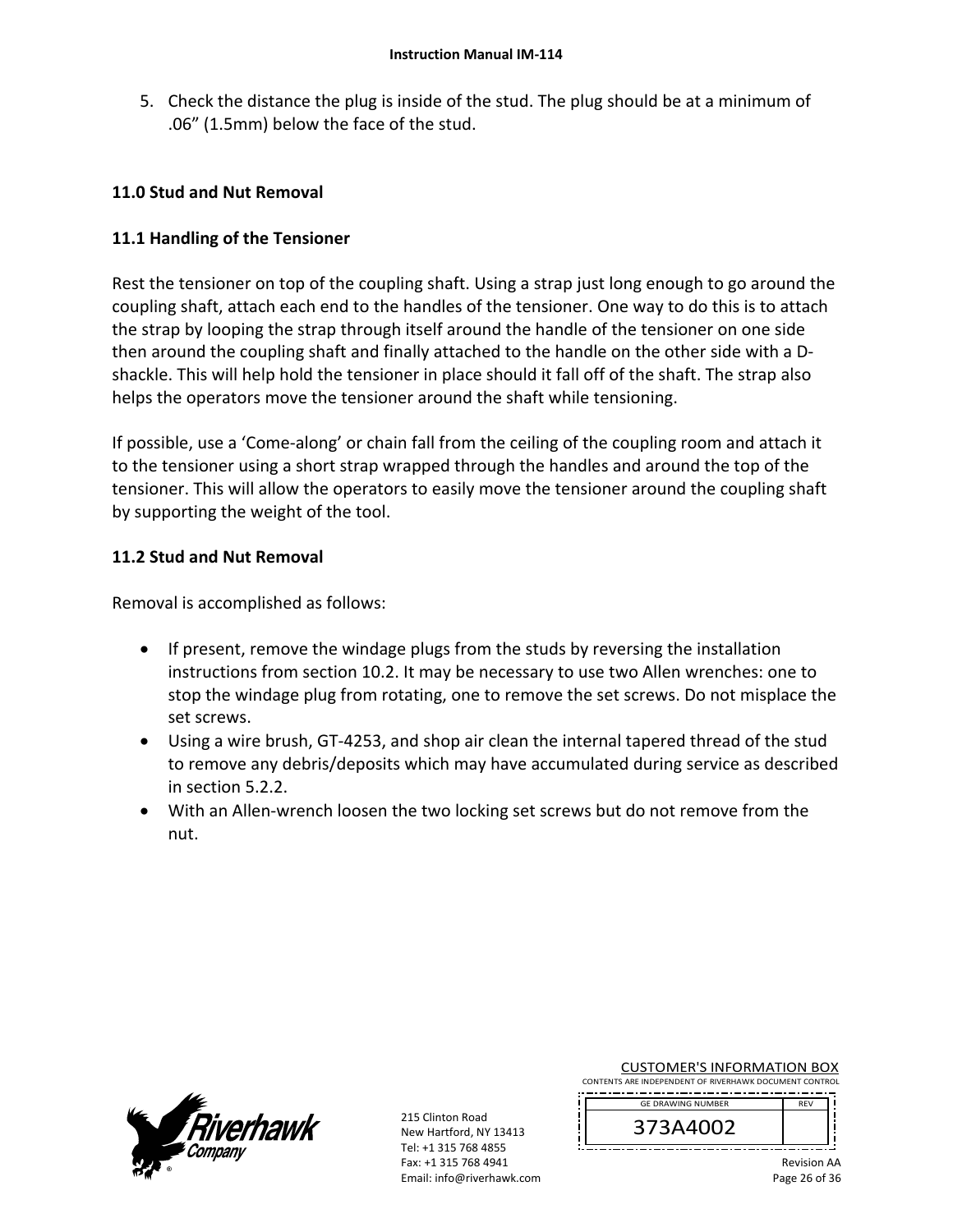#### **Instruction Manual IM‐114**



**Picture 6** ‐ Loosening of a nut's set screws

- Install the appropriate tensioner to the stud as described in Section 8.0.
- Apply the appropriate hydraulic pressure per this table. **DO NOT BACK OFF THE PULLER SCREW.**

| <b>Flange Position</b>       | <b>Stud Size</b>        | <b>Removal Pressure</b> |
|------------------------------|-------------------------|-------------------------|
| <b>Turbine to Coupling</b>   | $2 - 3/4"$<br>$[69$ mm  | 17000 psi<br>[1170 bar] |
| <b>Coupling to Generator</b> | $2 - 3/4"$<br>$[71$ mm] | 19000 psi<br>[1310 bar] |
| Steam Turbine to Generator   | $2 - 3/4"$<br>$[71$ mm  | 19000 psi<br>[1310 bar] |

 Using the spanner ring and spanner/pin wrenches, loosen the nut, then release the pressure.

# **11.3.1 Removing the Tensioner from a Stud**

The tensioner removal is to accomplished by the following steps:

- 1. Release the hydraulic pressure by either releasing the hand switch on the AP‐0532 Pump Kit or by opening the valve on the MP‐0130 Manual Pump Kit and leave the valve open.
- 2. Insert 1/2" hex Allen wrench into the back side of the stud to prevent the stud from rotating while you unscrew the puller screw.



215 Clinton Road New Hartford, NY 13413 Tel: +1 315 768 4855 Fax: +1 315 768 4941 Email: info@riverhawk.com

| <b>GE DRAWING NUMBER</b> | <b>REV</b> |
|--------------------------|------------|
| 73A4002<br>౨             |            |
|                          |            |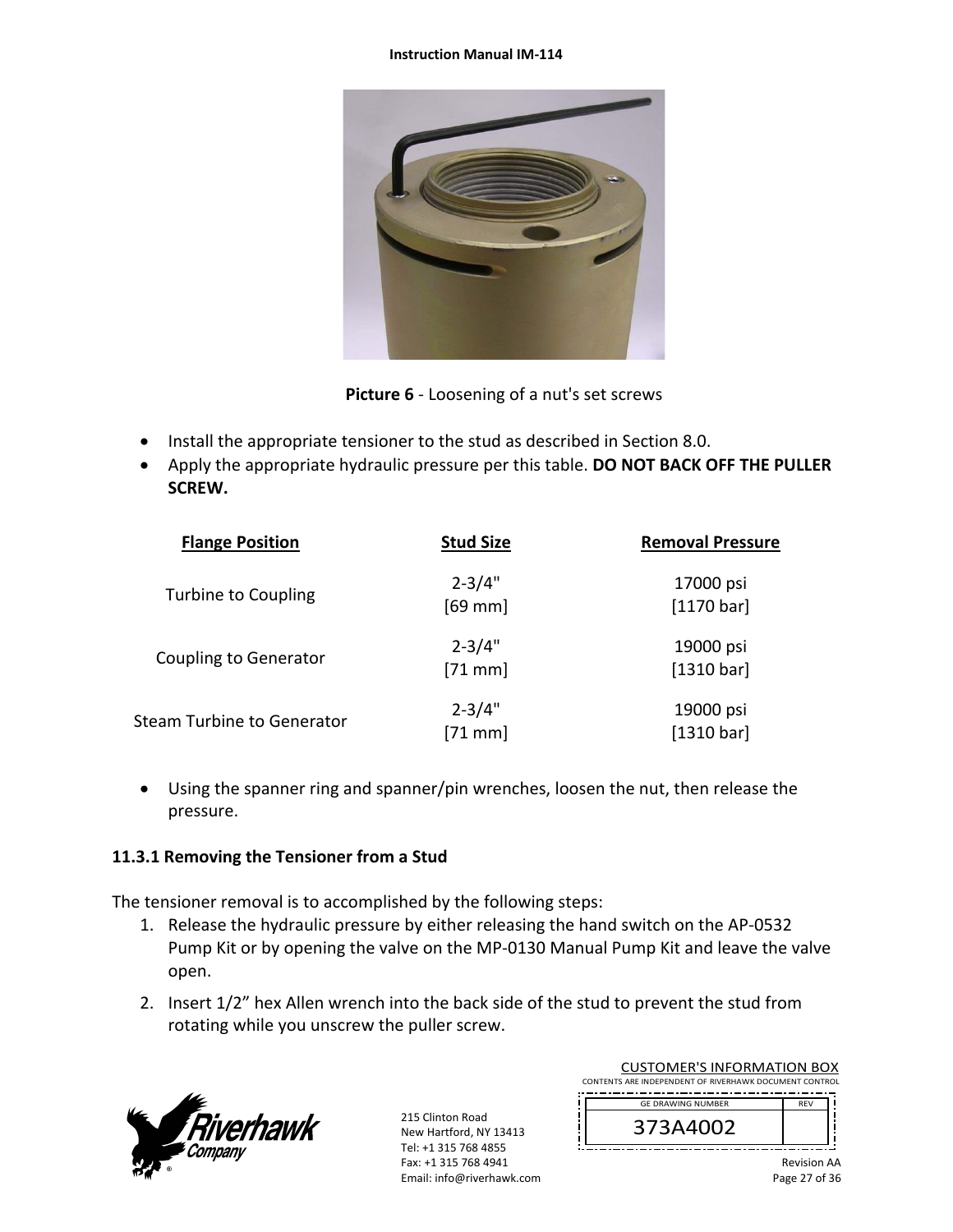- 3. Unscrew the puller screw using a wrench and, if necessary, a breaker bar. Do not use an impact wrench as this can damage the tensioner.
- 4. Move the tool to the next stud/nut assembly to be tensioned, following the sequence/pattern as defined on the supplied data sheets.

### **12.0 Storage Instructions**

Follow these directions to properly store your hydraulic tensioner and hydraulic pump kit for long term storage and shipment.

If any damage is observed, contact the Riverhawk Company to schedule a maintenance inspection.

# **12.1 Hydraulic Pump Kit Storage**

Refer to the Hydraulic Pump Kit Instruction Manual, IM‐293 (GE VENDOC 373A4058). The latest revision may be obtained by contacting Riverhawk Company or thru www.riverhawk.com.

# **12.2 Hydraulic Tensioner Storage**

Check the tensioner for any damage

- 1. Clean puller screw and check for any debris and dents.
- 2. Puller screw should be free to rotate and move back and forth.
- 3. Seam between cylinders closed tightly.
- 4. Inspect tensioner guard for any signs of damage. Bent guards should be replaced. Also, be sure the rubber pad is in place on the end of the guard, if missing, replace.

If any damage is observed, contact the Riverhawk Company to schedule a maintenance inspection.

Place protective red plastic cap into the hydraulic port.

Coat the hydraulic tensioner with a light coat of oil and place the tensioner into the original shipping container.

# **12.3 Store shipping container**

Secure the hydraulic pump and hydraulic tensioner into the original shipping containers using the supplied wood braces.



215 Clinton Road New Hartford, NY 13413 Tel: +1 315 768 4855 Fax: +1 315 768 4941 Email: info@riverhawk.com

| <b>GF DRAWING NUMBER</b> |  |
|--------------------------|--|
| 373A4002                 |  |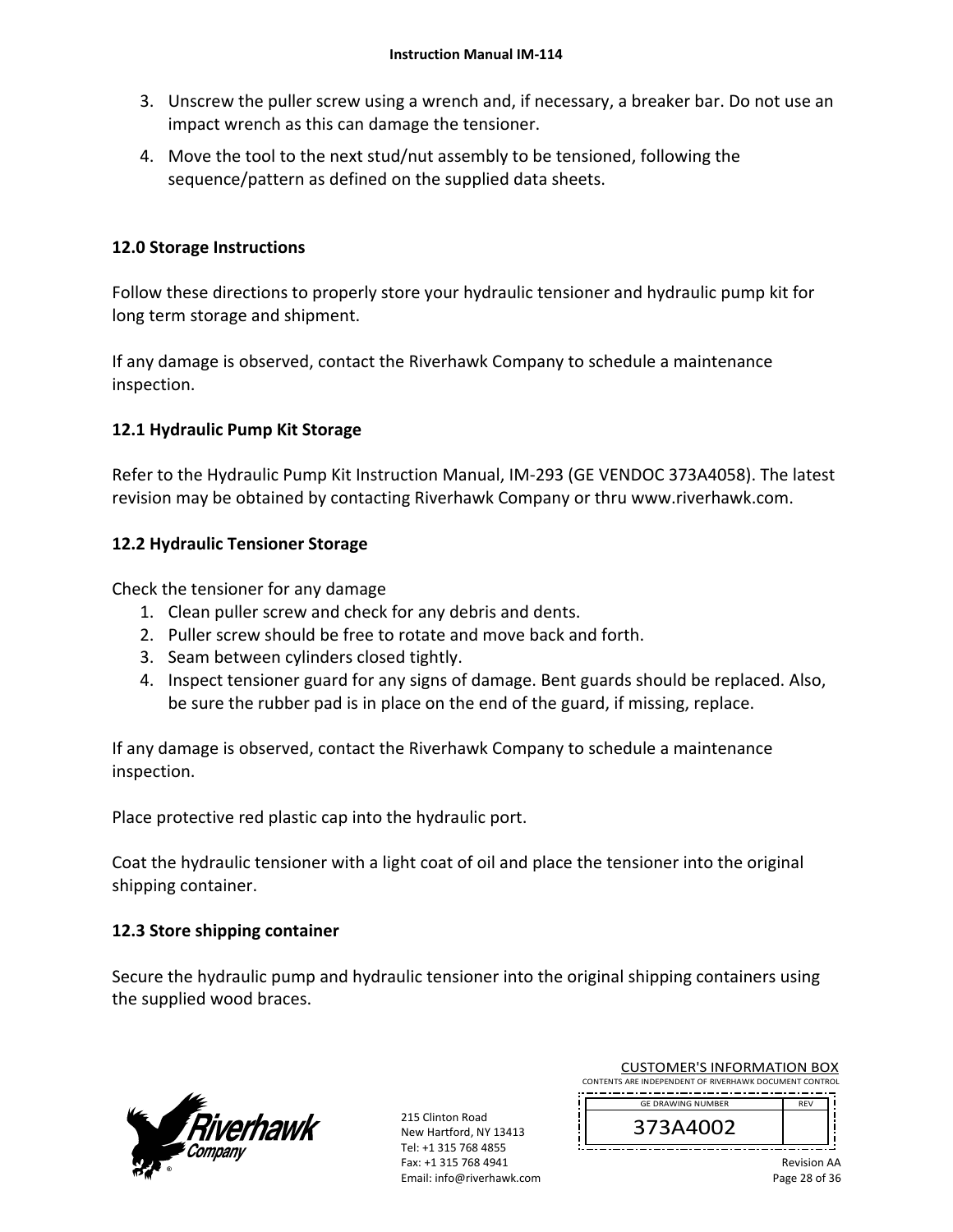Seal the original shipping container and store under shelter and protected from moisture, sand, and grit.

# **13.0 Frequently Asked Questions**

This section contains some frequently asked questions and problems. If the steps listed here do not solve your problem, contact the Riverhawk Company thru our website, email, or phone call.

- **Q:**  Can I rent a hydraulic tensioner kit?
- **A:**  Yes, Riverhawk has rental tensioner kits available for most of our hydraulic tensioners.
- **Q:**  A tensioner has pulled itself out of the stud's conical threads. Can I continue using a tensioner on this stud?
- **A:**  No. Both the tensioner and the stud may have been damaged and must be removed from the work area. If the stud is tensioned, a Nut Buster repair kit, from Riverhawk, must be used to remove the damaged stud by drilling out the nut. Leaving a damaged stud in place will lead to a safety hazard on future outages.

Riverhawk can supply a replacement stud and nut based on the initial weight certification supplied with the hardware set (see section 4.2). The damaged tensioner should also be returned to Riverhawk for inspection and repair.

If a stud must be left in place, paint the damaged stud with a generous amount of indelible, bright‐colored paint. Notify the appropriate GE Safety and Service personnel. Note the location of the damaged stud in the services notes for the machine.

- **Q:**  The hydraulic tensioner has been taken up to its final pressure. The final stretch length is short of the final stretch target. What is the next step?
- **A:**  Do not increase the hydraulic pressure. Check if the hydraulic pump is set to the right pressure. Install the tensioner and re‐pressurize the tensioner to the final pressure then recheck the stretch measurement. If the stretch value is still short, remove the stud from the hole and re-measure the stud's initial length then try to install the stud again.



215 Clinton Road New Hartford, NY 13413 Tel: +1 315 768 4855 Fax: +1 315 768 4941 Email: info@riverhawk.com

| <b>GE DRAWING NUMBER</b> | <b>RFV</b> |
|--------------------------|------------|
| 373A4002                 |            |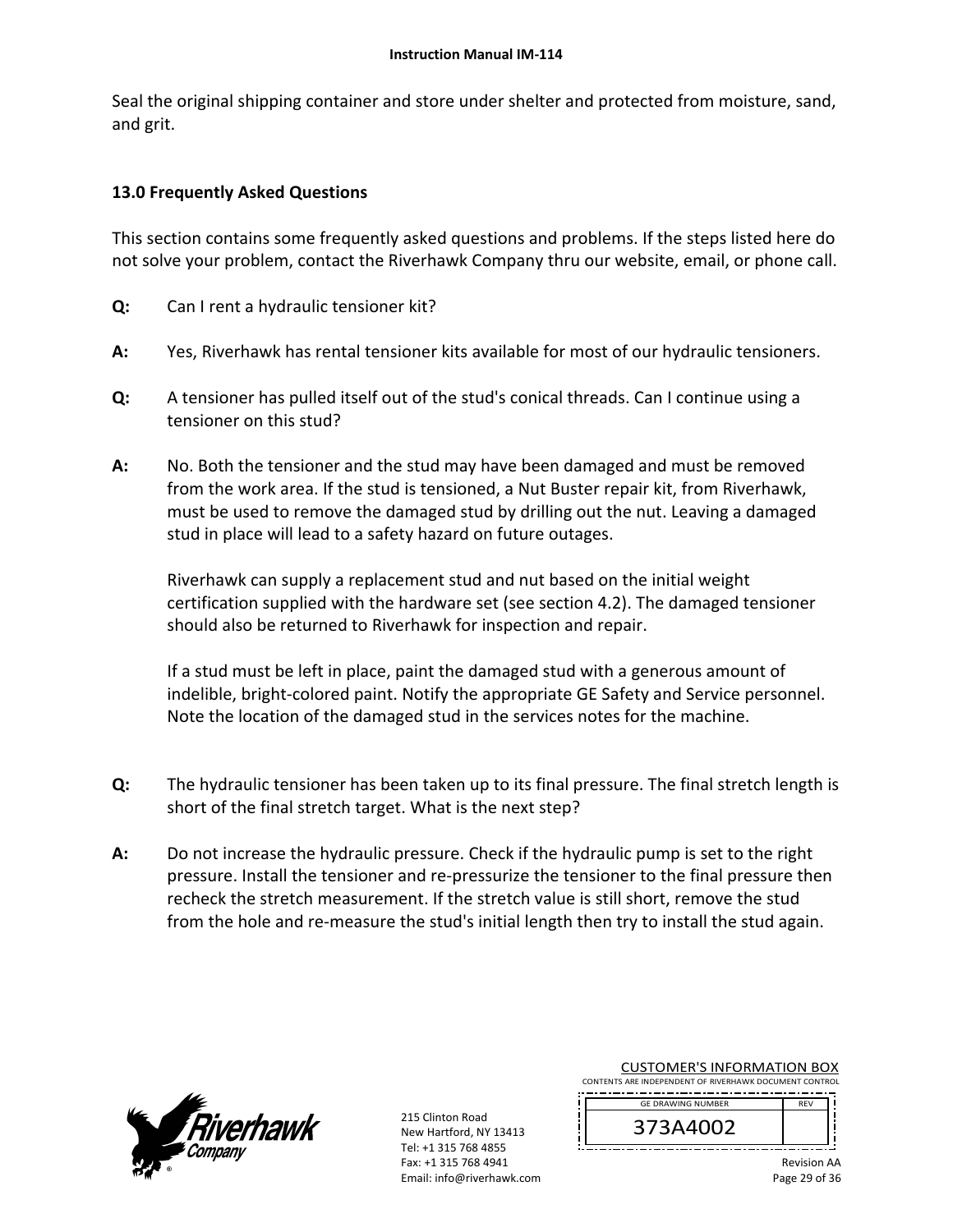- **Q:**  The hydraulic tensioner has been taken up to its final pressure. The final stretch length is larger than the final stretch target. What is the next step?
- **A:**  Remove the stud from the bolt hole. Check if the hydraulic pump is set to the right pressure. Re-measure the stud's initial length then try to install the stud again.
- **Q:**  Is there an easier way to support or move the tensioner around the coupling shaft?
- **A:**  In section 8.1, a method using two straps, one around the coupling shaft and the other attach to an overhead support, is described that can help.
- **Q:**  The tensioner is at its final pressure, but the nut cannot be loosened.
- **A:**  If the nuts cannot be loosened at the final pressure, continually increasing the pressure will not help and can be dangerous and in some cases make it harder to remove the nut. Check the nut to see if its set screws have been loosened. Check for and remove any corrosion around the nut's threads.
- **Q:**  How do I clean the conical threads on a stud?
- **A:**  The conical threads are best cleaned using a spiral wound brass brush in a drill as described in section 5.2.2
- **Q:**  During the initial steps of removing a tensioned stud, the stick-out length is found to be wrong.
- **A:**  Do not proceed. Contact Riverhawk for assistance. With the wrong stick‐out length, the hydraulic tensioner has a limited stroke and may not work properly and can be damaged.



215 Clinton Road New Hartford, NY 13413 Tel: +1 315 768 4855 Fax: +1 315 768 4941 Email: info@riverhawk.com CUSTOMER'S INFORMATION BOX

CONTENTS ARE INDEPENDENT OF RIVERHAWK DOCUMENT CONTROL 

| <b>GF DRAWING NUMBER</b> | <b>RFV</b> |
|--------------------------|------------|
| 373A4002                 |            |
|                          |            |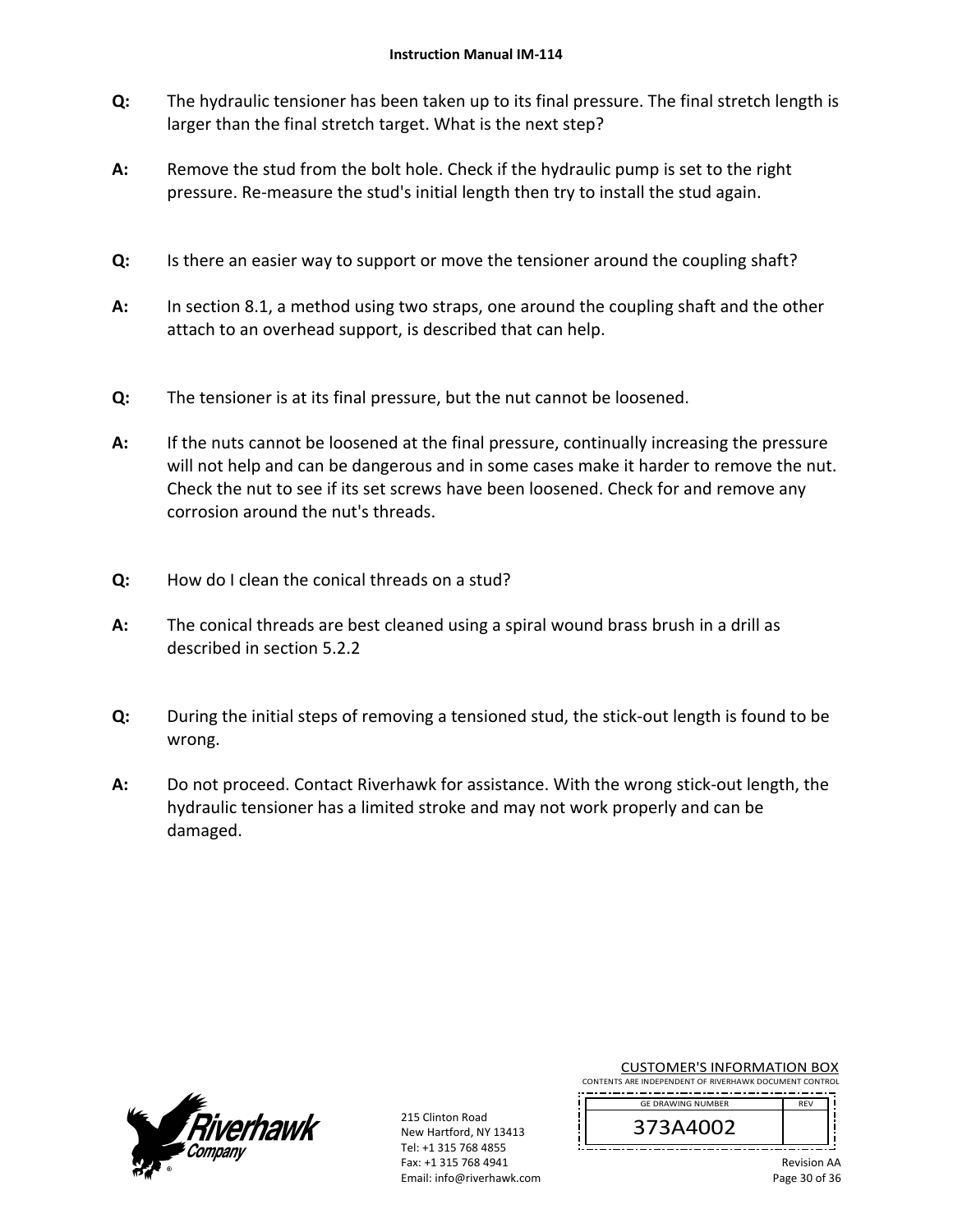- **Q:**  The hydraulic pump appears to be leaking.
- **A:**  Check the hose connection to the hydraulic pump. If the 1/4" high pressure fitting is not assembled correctly as shown in section 7.2, it may look like the pump is leaking. If the problem continues, it may be necessary to open the pump kit. Contact Riverhawk for guidance.
- **Q:**  The hydraulic hose has a collar on it that can't be moved by hand
- **A:**  The hydraulic fitting is shown in section 7.2. The collar is sometimes held in place with a thread locking compound. This prevents the collar from moving too easily. It may be necessary to adjust this collar with a set of vise‐grip pliers. Be careful to not strip the threads off the tube or hose end.

| Revision<br>Letter | <b>Effective Date</b> | Description                                                                                                                                    |  |
|--------------------|-----------------------|------------------------------------------------------------------------------------------------------------------------------------------------|--|
| AA                 | May 19, 2022          | Updated EC Declaration of Conformity; Added UKCA<br><b>Declaration of Conformity</b>                                                           |  |
| Υ                  | Jan 16, 2015          | Updated sections 1.0, 4.3 and Appendix A3.                                                                                                     |  |
| W                  | Jun 13, 2014          | <b>Updated EC Declaration of Conformity</b>                                                                                                    |  |
| V                  | Jan 02, 2014          | Add CE statement                                                                                                                               |  |
| U                  | Nov 15, 2012          | Reformatted, general update to warnings and cautions,<br>Added IM-293 to sections 7.1.2 and 12.1, Moved and<br>Renumbered figures and pictures |  |
| T                  | Apr 9, 2012           | Added sections 2.1 thru 2.10                                                                                                                   |  |
| S                  | Jun 3, 2011           | Added HT-5173 to sections 2.0 and 4.5, Added HF-5431<br>to section 2.0                                                                         |  |
| $\mathsf{R}$       | Jan 10, 2011          | Added 358A7202P037, P038 to Title Page                                                                                                         |  |
| Q                  | Jun 10, 2009          | Added turbine oil and removed "Never Seize" from<br>sections 1.0, 3.0, 8.0, and 9.0                                                            |  |

# **14.0 Revision History**



215 Clinton Road New Hartford, NY 13413 Tel: +1 315 768 4855 Fax: +1 315 768 4941 Email: info@riverhawk.com

CUSTOMER'S INFORMATION BOX CONTENTS ARE INDEPENDENT OF RIVERHAWK DOCUMENT CONTROL

 REV GE DRAWING NUMBER

373A4002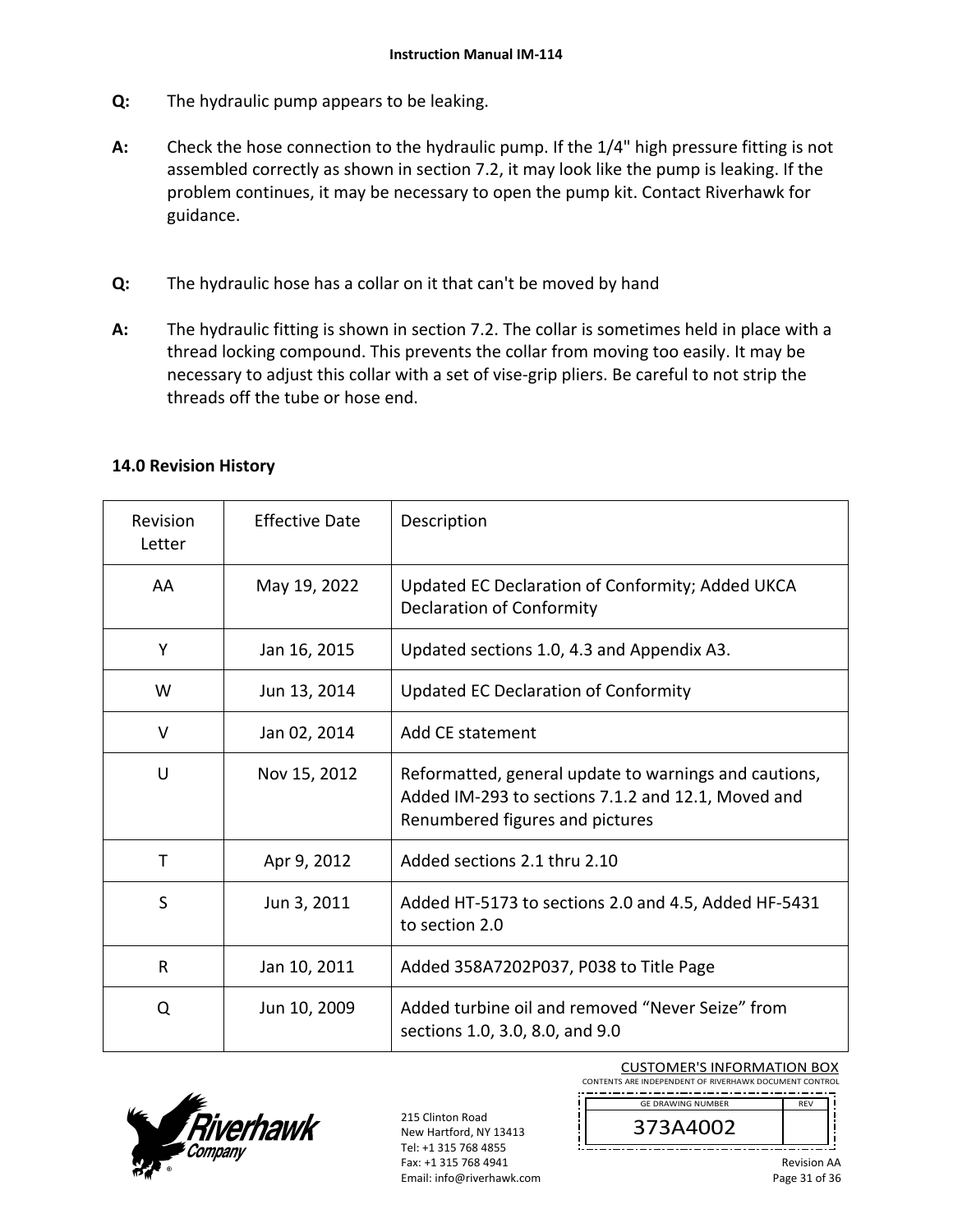| Revision<br>Letter | <b>Effective Date</b> | Description                                                                                            |  |
|--------------------|-----------------------|--------------------------------------------------------------------------------------------------------|--|
| P                  | Mar 25, 2009          | Added sections 3 and 14                                                                                |  |
| O                  |                       |                                                                                                        |  |
| $\mathsf{N}$       | Apr 03, 2008          | Added dual units [metric]                                                                              |  |
| M                  | Jun 07, 2007          | Added windage plugs and special reference to HT-3235                                                   |  |
| L                  |                       |                                                                                                        |  |
| K                  | Aug 11, 2004          | Removed references to obsolete designs                                                                 |  |
| J                  | Apr 18, 2002          | Page 1 revised, Page 4 para 4.0, Page 10 para 11.0<br>deleted, Page 11, Page 20 deleted                |  |
| H                  | Oct 02, 2001          | Added GE Title block to all pages                                                                      |  |
| G                  | Jul 06, 2001          | Page 4 para 4.0, added Figure 6                                                                        |  |
| F                  | May 31, 2000          | Page 2 para 2.0, Page 4 para 4.0 & 5.3, Page 5 para 6.0,<br>Page 7 para 7.2, Page 9 para 10.1 & 10.1.1 |  |
| E                  | Jan 05, 2000          | Page 1, Figure 2                                                                                       |  |
| D                  | July 19, 1999         |                                                                                                        |  |
| C                  | May 12, 1999          |                                                                                                        |  |
| B                  | Apr 05, 1999          |                                                                                                        |  |
| A                  | Feb 01, 1999          |                                                                                                        |  |
|                    | Jun 18, 1998          | Released                                                                                               |  |



215 Clinton Road New Hartford, NY 13413 Tel: +1 315 768 4855 Fax: +1 315 768 4941 Email: info@riverhawk.com

 $\left| \right|$ 

CUSTOMER'S INFORMATION BOX

CONTENTS ARE INDEPENDENT OF RIVERHAWK DOCUMENT CONTROL j

| <b>GE DRAWING NUMBER</b> |  |
|--------------------------|--|
| 373A4002                 |  |
|                          |  |

Ť

ļ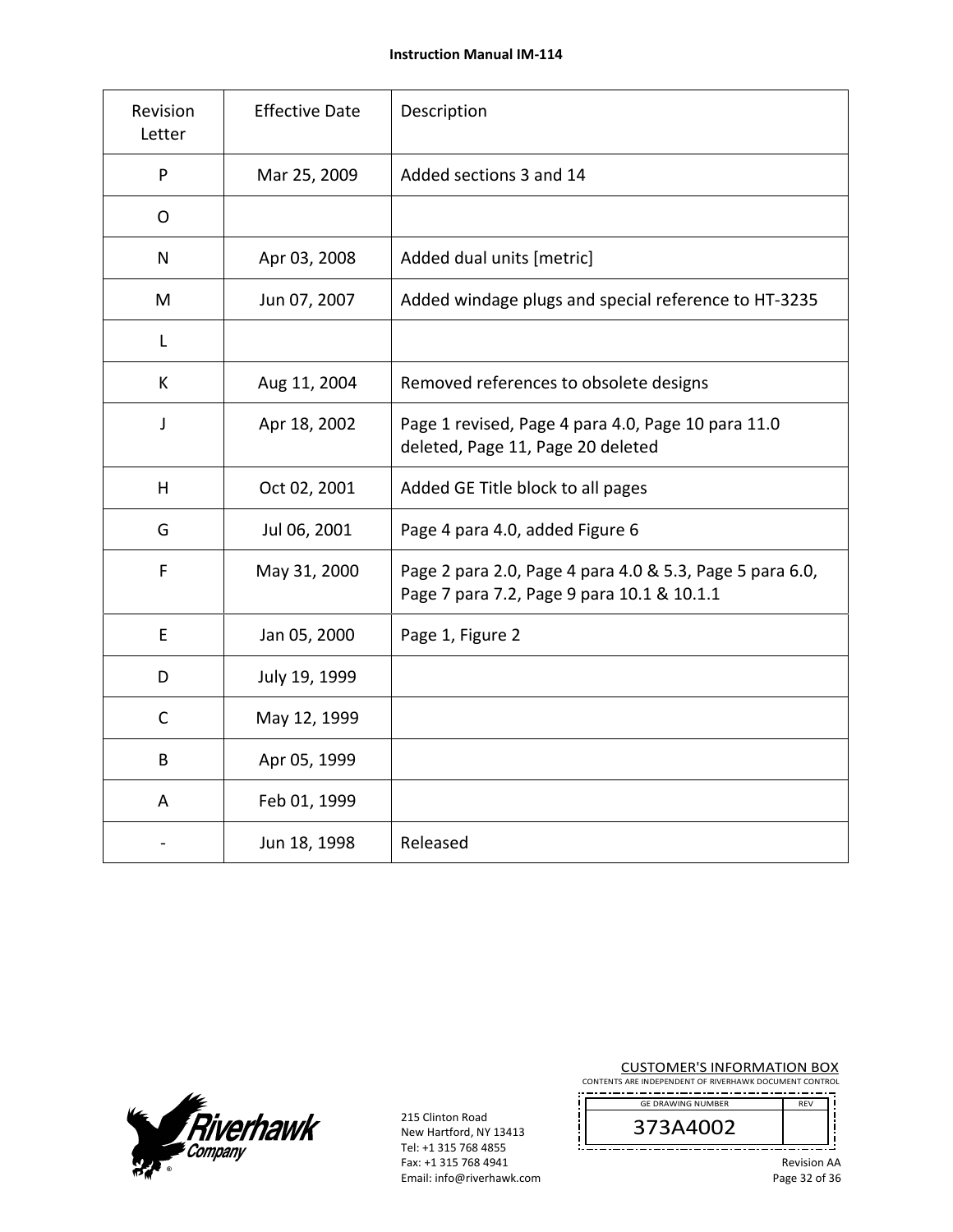#### **Appendix A1**

# **EC Declaration of Conformity**

| Manufacturer: | <b>Riverhawk Company</b>    |
|---------------|-----------------------------|
| Address:      | 215 Clinton Road            |
|               | New Hartford, NY 13413, USA |

The hydraulic pump and bolt tensioning tool described in this manual are used for installing and applying tension to large bolts that are specifically designed by Riverhawk Company to be tensioned hydraulically.

All applicable sections of European Directive 2006/42/EC for machinery have been applied and fulfilled in the design and manufacture of the hydraulic pump and bolt tensioning tool described in this manual. Reference also ISO 12100:2010, ISO 4413:2010, and ISO 4414:2010.

Furthermore, this equipment has been manufactured under the Riverhawk quality system per EN ISO 9001:2015

Consult the Declaration of Conformance included with the shipment of this equipment that identifies the authorized Riverhawk representative, applicable serial numbers, and appropriate signature.



215 Clinton Road New Hartford, NY 13413 Tel: +1 315 768 4855 Fax: +1 315 768 4941 Email: info@riverhawk.com CUSTOMER'S INFORMATION BOX

CONTENTS ARE INDEPENDENT OF RIVERHAWK DOCUMENT CONTROL 

| <b>GF DRAWING NUMBER</b> |  |
|--------------------------|--|
| 373A4002                 |  |
|                          |  |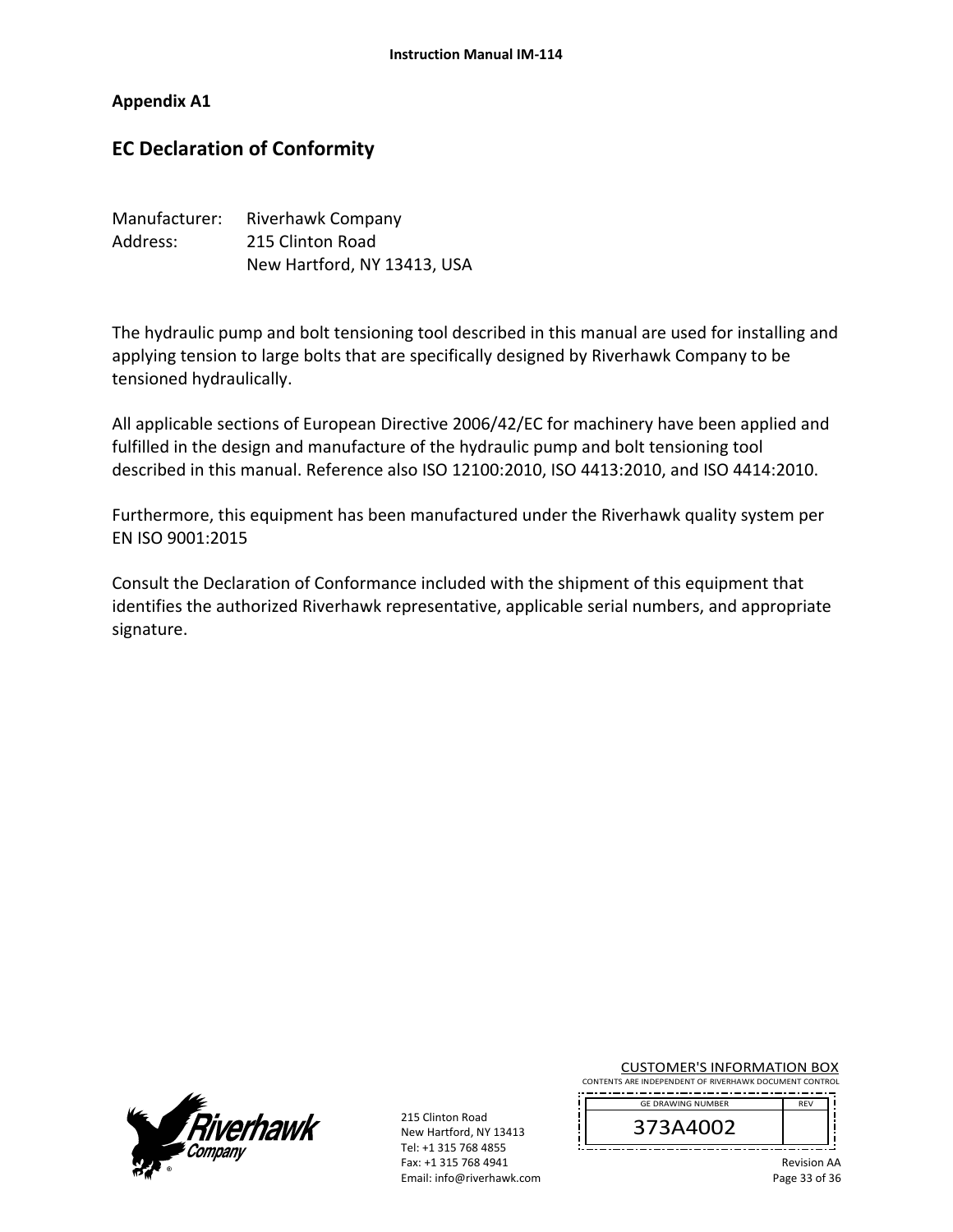#### **Appendix A2**

# **UKCA Declaration of Conformity**

| Manufacturer: | <b>Riverhawk Company</b>    |
|---------------|-----------------------------|
| Address:      | 215 Clinton Road            |
|               | New Hartford, NY 13413, USA |

The hydraulic pump and bolt tensioning tool described in this manual are used for installing and applying tension to large bolts that are specifically designed by Riverhawk Company to be tensioned hydraulically.

All applicable sections of Supply of Machinery (Safety) 2008 have been applied and fulfilled in the design and manufacture of the hydraulic pump and bolt tensioning tool described in this manual. Reference also ISO 12100:2010, ISO 4413:2010, and ISO 4414:2010.

Furthermore, this equipment has been manufactured under the Riverhawk quality system per EN ISO 9001:2015

Consult the Declaration of Conformance included with the shipment of this equipment that identifies the authorized Riverhawk representative, applicable serial numbers, and appropriate signature.



215 Clinton Road New Hartford, NY 13413 Tel: +1 315 768 4855 Fax: +1 315 768 4941 Email: info@riverhawk.com CUSTOMER'S INFORMATION BOX

CONTENTS ARE INDEPENDENT OF RIVERHAWK DOCUMENT CONTROL 

| <b>GF DRAWING NUMBER</b> |  |
|--------------------------|--|
| 373A4002                 |  |
|                          |  |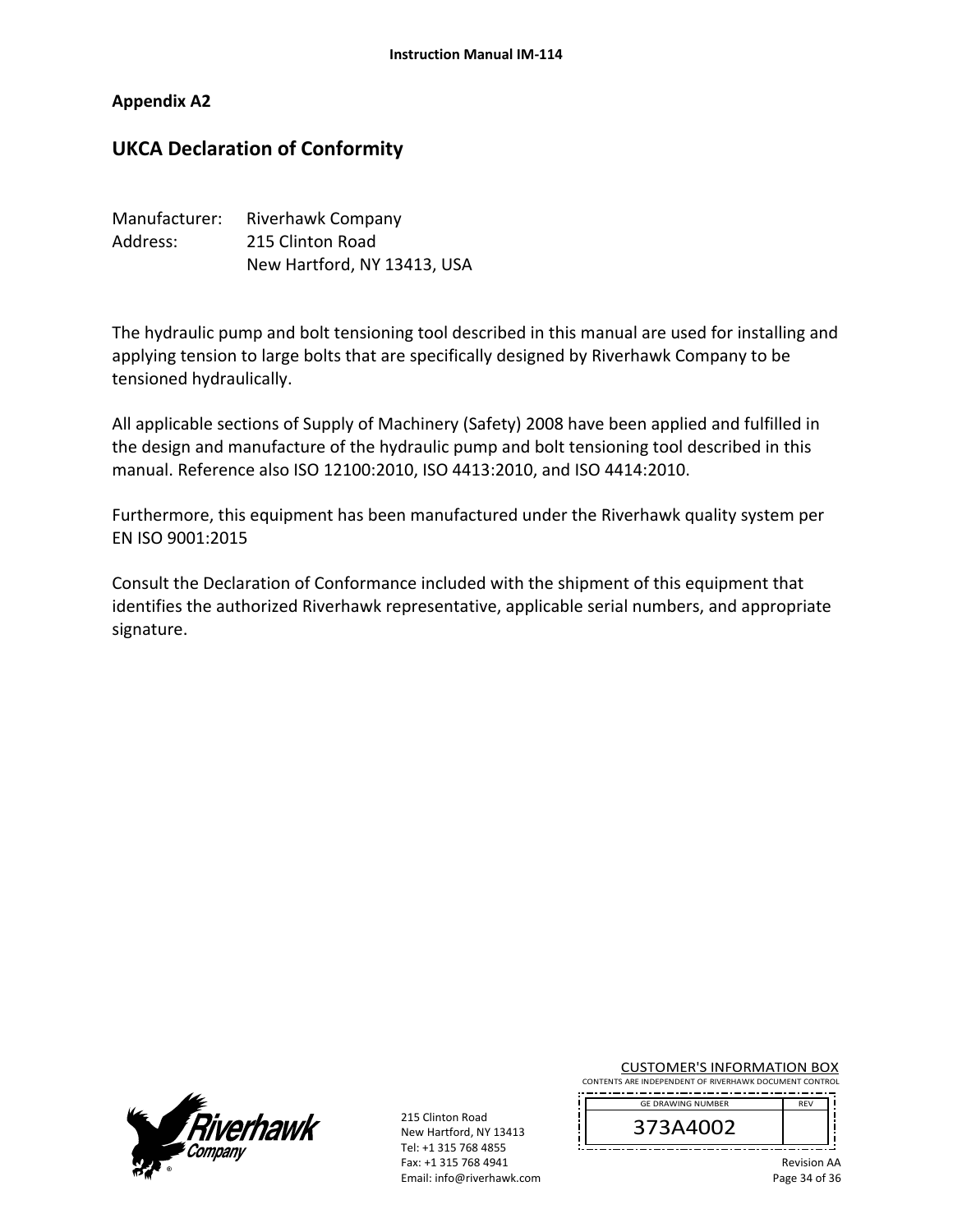**Appendix B1** 

STRETCH RECORD SHEET FOR THE GAS TURBINE TO LOAD COUPLING

TURBINE NUMBER:

DATE:

TECHNICIAN:

SUPERVISOR:



| <b>HOLE NUMBER</b> | STARTING LENGTH | <b>FINAL LENGTH</b> | <b>FINAL STRETCH</b> |
|--------------------|-----------------|---------------------|----------------------|
| $\mathbf 1$        |                 |                     |                      |
| $10\,$             |                 |                     |                      |
| $\overline{2}$     |                 |                     |                      |
| $11\,$             |                 |                     |                      |
| $\mathbf{3}$       |                 |                     |                      |
| $12\,$             |                 |                     |                      |
| $\pmb{4}$          |                 |                     |                      |
| 13                 |                 |                     |                      |
| 5                  |                 |                     |                      |
| $14\,$             |                 |                     |                      |
| $\boldsymbol{6}$   |                 |                     |                      |
| 15                 |                 |                     |                      |
| $\boldsymbol{7}$   |                 |                     |                      |
| $16\,$             |                 |                     |                      |
| $\bf 8$            |                 |                     |                      |
| $17\,$             |                 |                     |                      |
| 9                  |                 |                     |                      |
| $18\,$             |                 |                     |                      |



215 Clinton Road New Hartford, NY 13413 Tel: +1 315 768 4855 Fax: +1 315 768 4941 Email: info@riverhawk.com

İ.

CUSTOMER'S INFORMATION BOX

CONTENTS ARE INDEPENDENT OF RIVERHAWK DOCUMENT CONTROL REV GE DRAWING NUMBER

373A4002